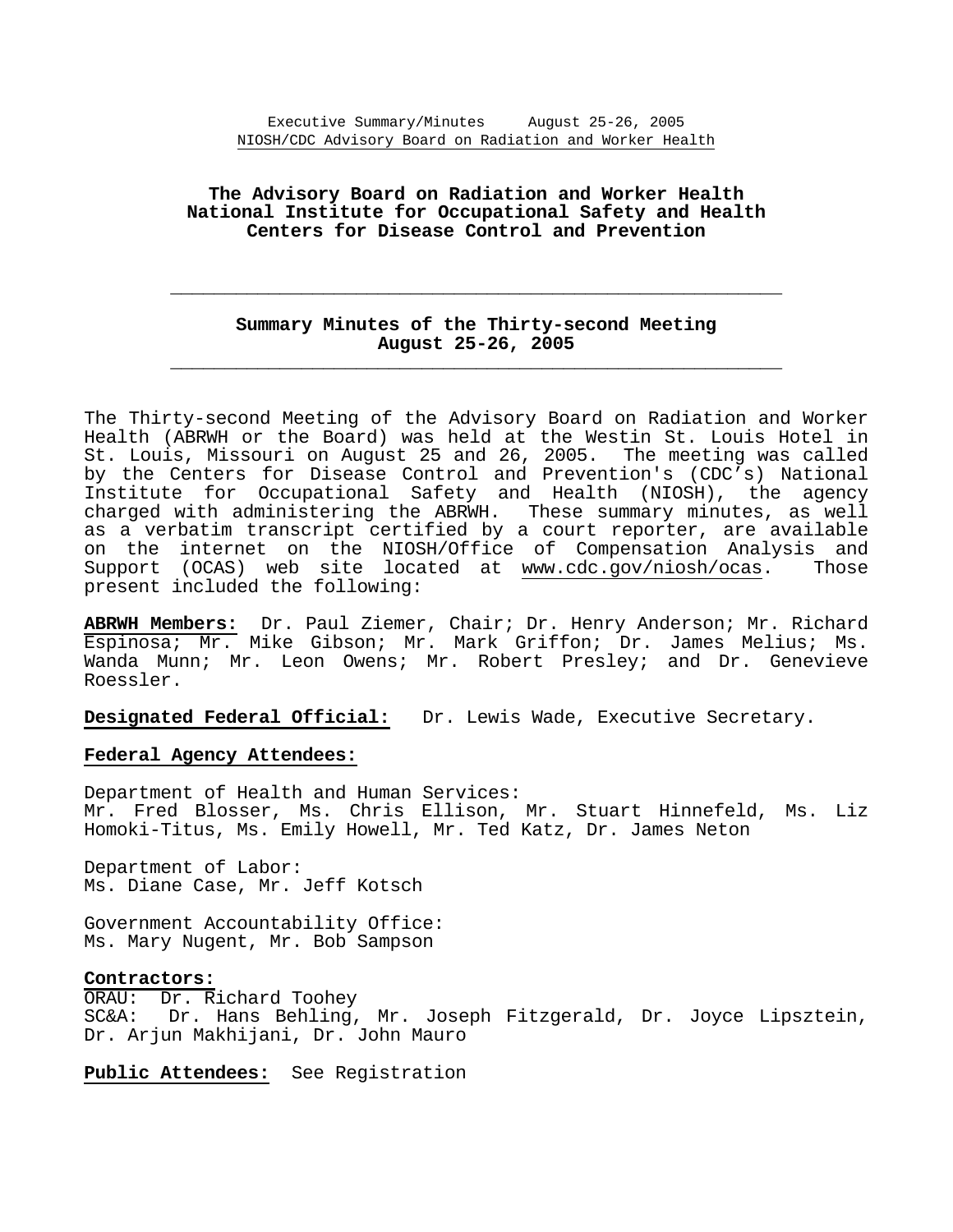# **Executive Summary**

The Thirty-second Meeting of the Advisory Board on Radiation and Worker Health (ABRWH or the Board) was held at the Westin St. Louis Hotel in St. Louis, Missouri on August 25 and 26, 2005. All members were in attendance except Dr. Roy DeHart. Others in attendance included staff of various Federal agencies, as well as members of the public. The Summary Minutes of Meeting Thirty were approved without comment.

**\* \* \* \* \*** 

## **Thursday, August 25, 2005**

#### **Selection of Fourth Round of 20 Dose Reconstruction Reviews**

The Board completed the task of selecting 20 cases to comprise the fourth round of dose reconstruction reviews. The following cases were selected:

| Case No. | POC % Cancer        | Site                                         |
|----------|---------------------|----------------------------------------------|
| 105      | 44.45Liver          | Savannah River                               |
| 108      | 63.25Colon          | Nuclear Materials<br>& Equipment Corporation |
| 110      | $48.16$ Colon       | Savannah River                               |
| 130      | 19.64Pancreatic     | Hanford                                      |
| 138      | 53.26Colon          | Bridgeport Brass                             |
| 155      | 47.33Male Genitalia | Savannah River                               |
| 159      | 29.52Stomach        | Chapman Valve                                |
| 176      | 50.29Respiratory    | West Valley Demonstration<br>Project         |
| 201      | $50.81B$ ladder     | Oak Ridge National<br>Laboratory, X-10       |
| 204      | 23.02Colon          | Oak Ridge, Y-12                              |
| 216      | 44.74 Thyroid       | Hanford                                      |
| 234      | 19.65Bladder        | Mound                                        |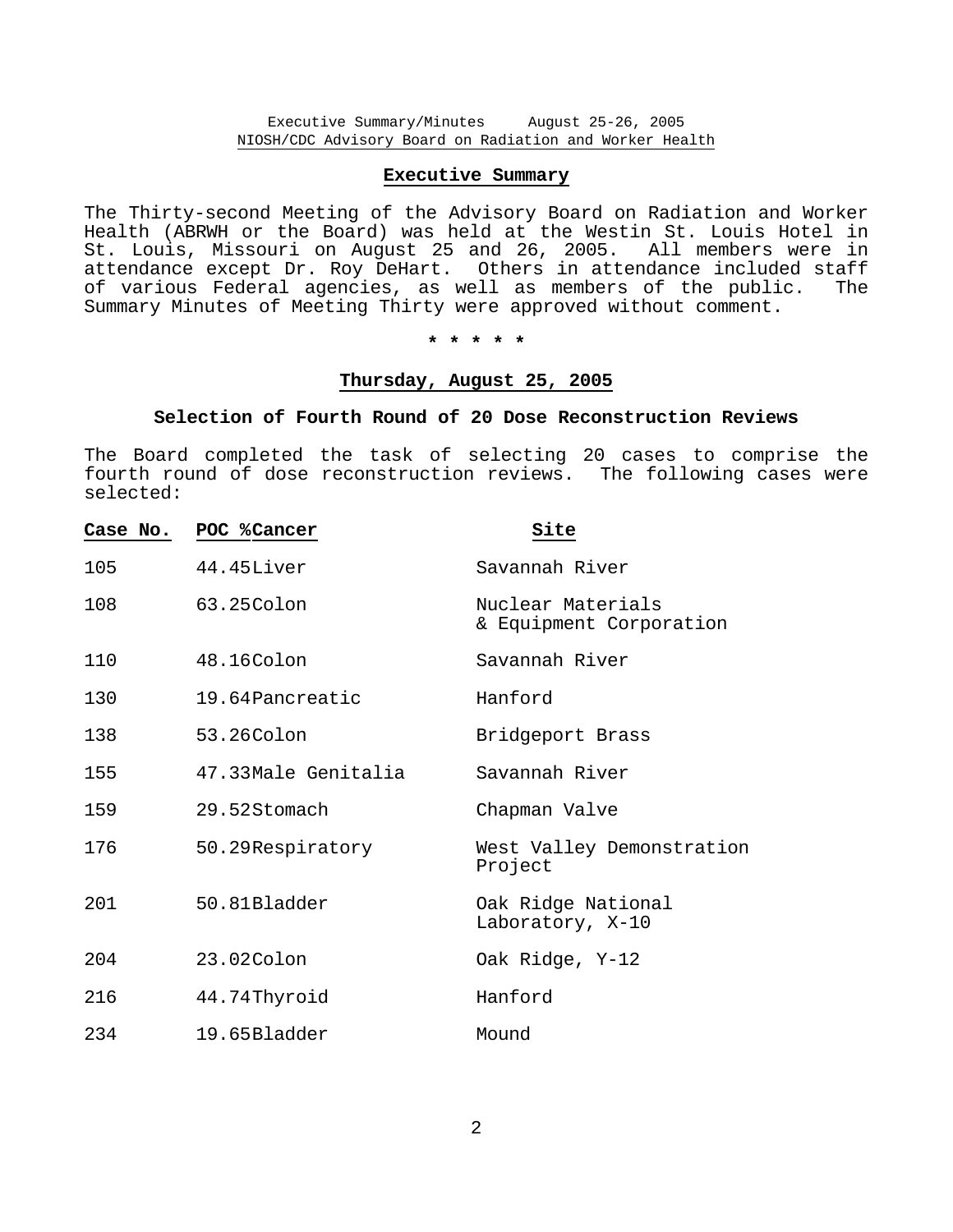Executive Summary/Minutes August 25-26, 2005 NIOSH/CDC Advisory Board on Radiation and Worker Health

| 253 | 33.80Esophaqus                                        | Jessop Steel                        |
|-----|-------------------------------------------------------|-------------------------------------|
| 256 | 50.00Melanoma skin,<br>Basal cell                     | Hanford                             |
| 262 | 39.19 Acute Myeloid<br>Leukemia                       | Heppenstall Company                 |
| 264 | 27.85Male Genitalia                                   | Oak Ridge, Y-12                     |
| 010 | 38.16Nonmelanoma skin,<br>Squamous cell               | Pinellas                            |
| 011 | 32.78 Pancreas                                        | Feed Materials<br>Production Center |
| 017 | 50.55Nonmelanoma skin, Nevada Test Site<br>Basal cell |                                     |
| 035 | 26.62Breast                                           | Los Alamos                          |

The Board unanimously approved the selection of the 20 cases for review. The cases were divided among six two-member review teams.

## **\* \* \* \* \***

# **Candidate Site Profile Selection**

The Board considered a recommendation by the subcommittee of site profiles for review. Recommended as priority sites were Fernald, Los Alamos, Mound, X-10, Bridgeport Brass and Pinellas. Included for consideration as alternates were Argonne West and Lawrence Livermore.

A motion was made and seconded that the Pinellas site be replaced with Lawrence Livermore on the priority list. The motion failed.

A motion was made and seconded that the Bridgeport Brass site be replaced with the Linde Ceramics site on the priority list. After discussion the six priority sites were unanimously approved, including the substitution of Linde Ceramics for Bridgeport Brass.

**\* \* \* \* \*** 

#### **Task III Procedural Review Report**

The Board unanimously approved a recommendation by the subcommittee which directed NIOSH to proceed with their comments on the SC&A Task III Procedural Review report.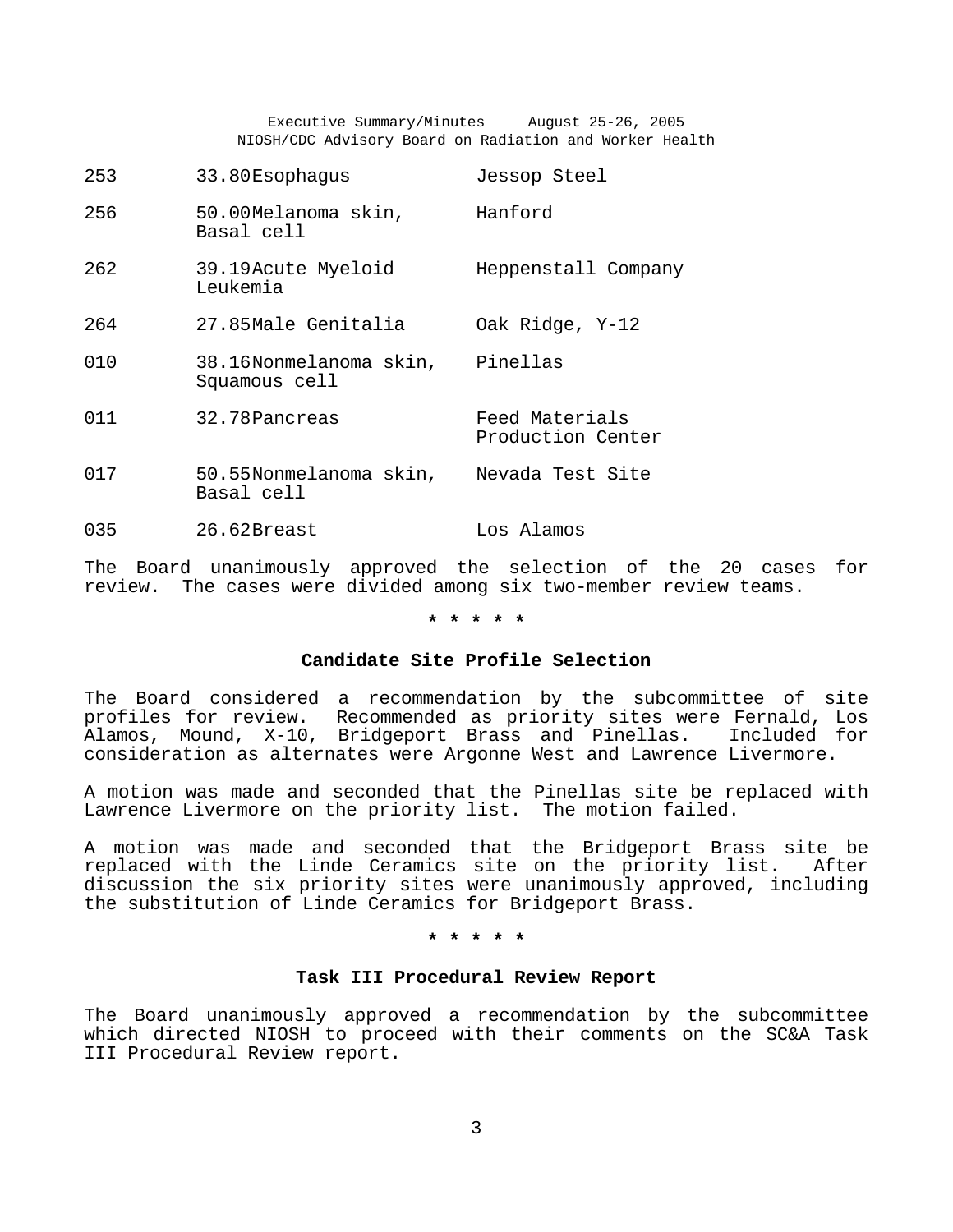Responding to a question on timing, **Dr. John Mauro** of SC&A indicated the matrix would be completed within two weeks. **Mr. Stu Hinnefeld** from NIOSH estimated their responses should be completed in four weeks.

A workgroup comprised of **Mr. Mark Griffon** as Chair, **Ms. Wanda Munn**, **Mr. Robert Presley** and **Mr. Mike Gibson** was appointed to address the completion of the Task III review issue. **Mr. Rich Espinosa** was named alternate. It was agreed the workgroup's planned October meeting would be noticed on the NIOSH web site and open to the public.

**\* \* \* \* \*** 

# **Bethlehem Steel Site Profile**

Following a report from the subcommittee on the most recent draft Bethlehem Steel site profile revision, a motion was made and seconded that SC&A review the draft, paying particular attention to those items highlighted by the Board following SC&A's previous site profile review.

**\* \* \* \* \*** 

## **Mallinckrodt Site Profile**

**Dr. Jim Neton** from NIOSH and **Dr. Arjun Makhijani** from SC&A presented an update on the site profile's six identified priority issues. They included raffinate ratios, radon exposure, external dose correction<br>factors, intermediate exposure, unmonitored workers' dose factors, intermediate exposure, unmonitored workers' dose reconstructions, and specific dose reconstruction examples. Following the presentations a discussion ensued among members of the Board and representatives from NIOSH and SC&A.

Discussions were suspended to accommodate a scheduled Executive Session.

**\* \* \* \* \*** 

## **Results of Closed Executive Session**

The Board met in a closed executive session to discuss future contractual issues. Upon reconvening the public session, **Dr. Paul Ziemer** reported the following decisions:

- #Approval of Task I scope, site profile reviews for the upcoming year, at a cost of \$1,204,948.
- #Approval of Task III scope, procedural review, in the amount of \$416,224.

4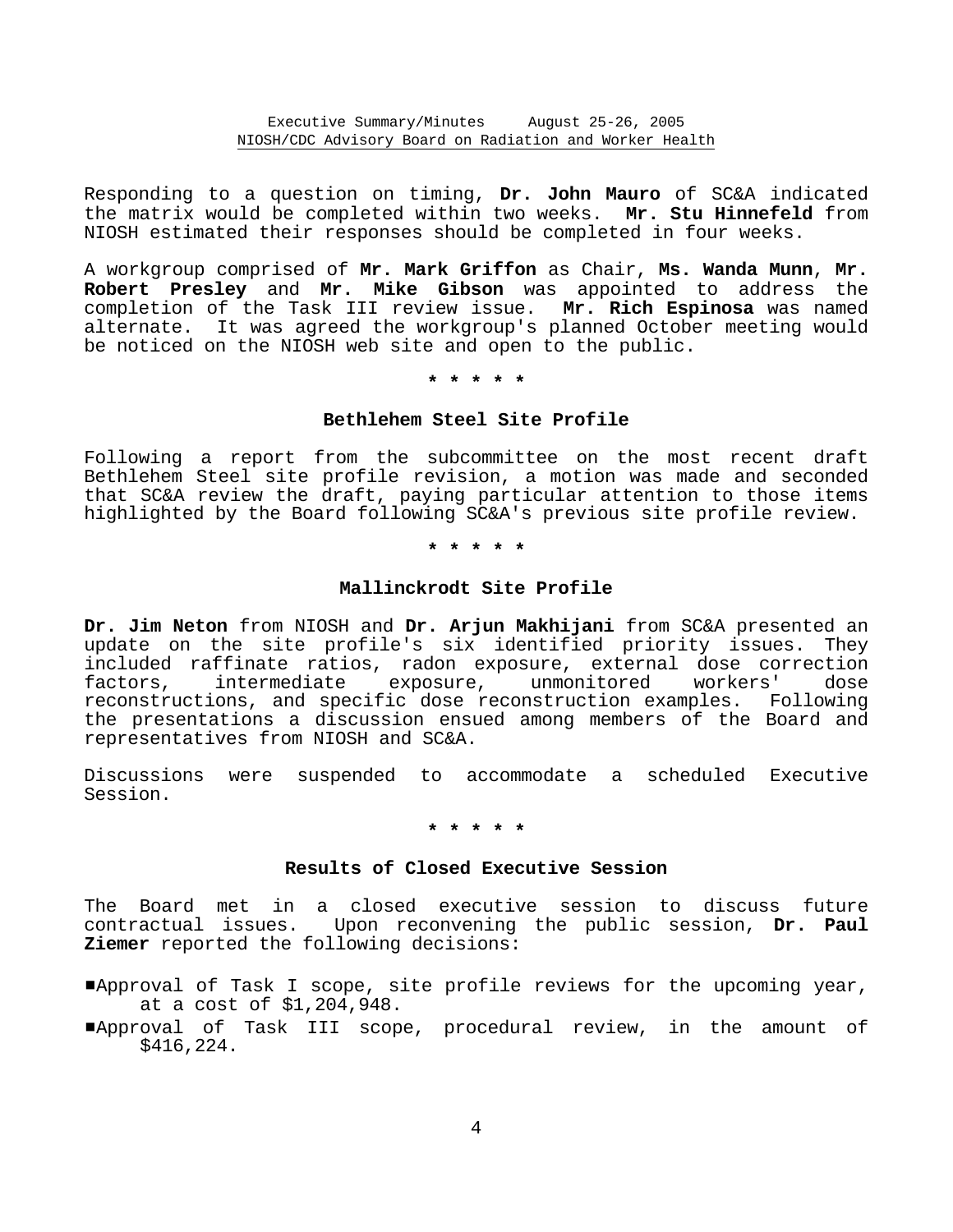Task IV scope was not approved, but would be further discussed in open session at the next meeting.

#Approved Task V, contractor assistance in review of Special Exposure Cohort Petitions, in the amount of \$917,341.

#Approved Task VI, project management, at a cost of \$217,801.

**Dr. Ziemer** noted that during the closed session a conflict of interest had been discovered in one of the dose reconstruction review case assignments and had therefore been reassigned.

**\* \* \* \* \*** 

The Board resumed discussion of the six Mallinckrodt site profile priority issues. The discussions primarily were directed toward concerns about illegible records and data discrepancies.

**\* \* \* \* \*** 

In an effort to increase transparency in their deliberations, the Board continued discussion in open session on some of the issues surrounding the contractor's task proposals.

## **Task IV**

The Board engaged in detailed discussion regarding the definition of a basic dose reconstruction review as compared to an advanced review. Proposals were advanced, and **Dr. Ziemer** suggested a motion could be made and acted on at tomorrow's meeting after refinement over the evening.

#### **Task VI**

Discussion was held on inclusion of SC&A trips to Washington for Congressional briefings on their work products as part of the project management task.

# **\* \* \* \* \***

**Dr. Ziemer** declared a recess until 7:00 p.m., at which time the public comment session would begin.

## **\* \* \* \* \***

# **Public Comment Period**

Following is a list of members of the public who spoke. A full transcript of their comments is available on the OCAS web site,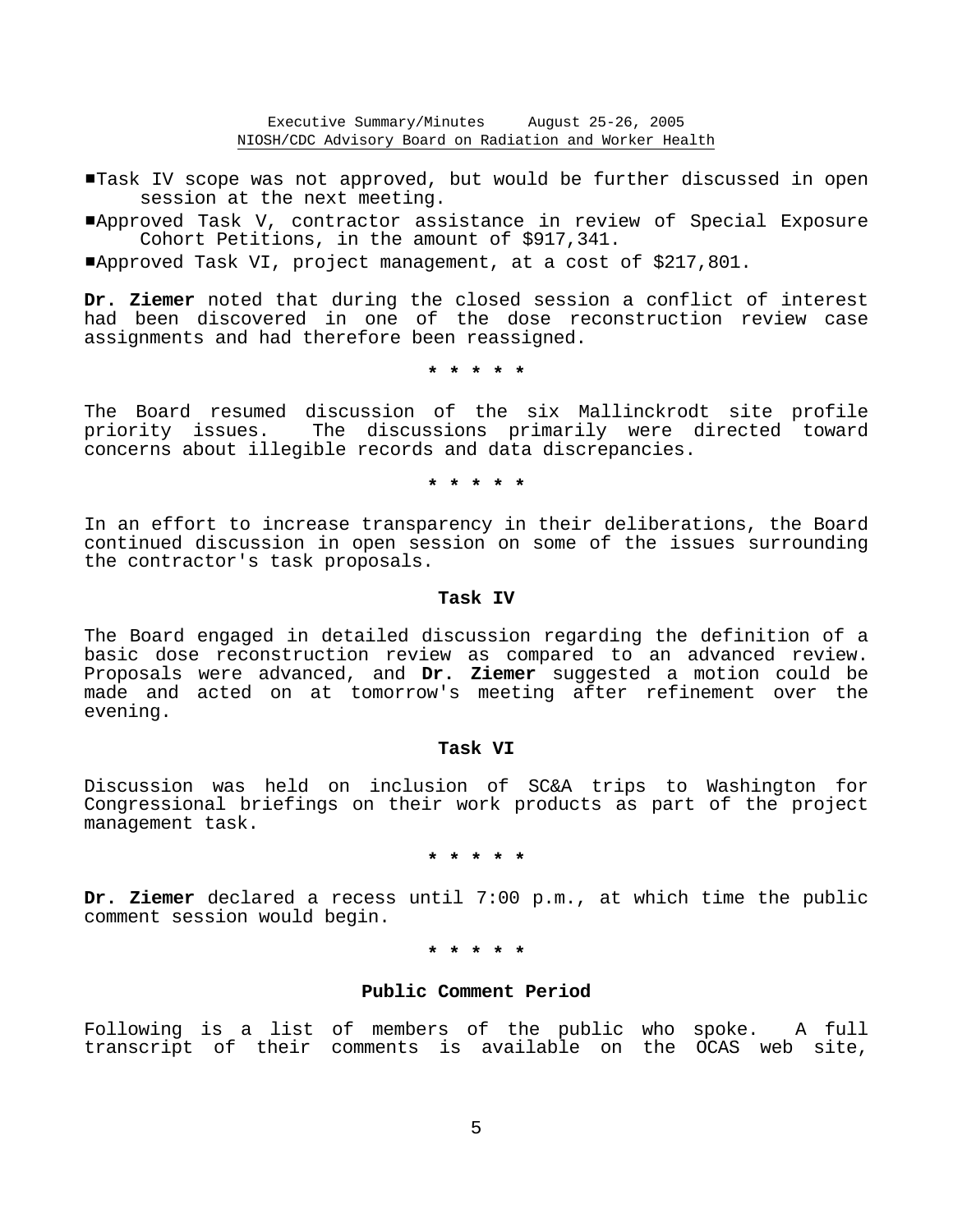www.cdc.gov/niosh/ocas.

**Mr. John Ransport**, General Steel Industries; **Ms. Christine Ransport; Dr. Dan McKeel**; **Ms. Denise Brock**, Mallinckrodt SEC petitioner; **Ms. Louise McKeel**; **Father Jim Mitulski**, survivor; **Mr. Richard Miller**, Government Accountability Project.

## **Friday, August 26, 2005**

The second day of the 32nd meeting was called to order by **Chairman Ziemer**, who reminded everyone present to register their attendance. **Dr. Lew Wade**, Designated Federal Official, stated that although NIOSH values timeliness and completeness, the time has come for the Board to make a recommendation on the Mallinckrodt SEC petition, which is on today's agenda for deliberation.

#### **\* \* \* \* \***

## **Mallinckrodt SEC Petition**

**Ms. Denise Brock** and **Dr. Dan McKeel** spoke on behalf of the petitioners for adding a class of Mallinckrodt employees to the Special Exposure Cohort.

**Ms. Brock** cited federal acts and rules she believed called for timely, uniform and adequate compensation for employees made ill from various exposures at Mallinckrodt and other sites. She provided a chronological event of meetings regarding the Mallinckrodt facility, and reviewed the feasibility issue with respect to technical, cost, and time constraints. **Ms. Brock** remarked that NIOSH has far exceeded the time contemplated by Congress for SEC petition processing, noting it has taken 24 months to assess this petition. **Ms. Brock** concluded her comments by asking the Board to approve the SEC petition for Mallinckrodt workers in the period 1949 to 1957.

**Dr. McKeel** declared that, based on 42 CFR 83, NIOSH lacked adequate data or information to accurately reconstruct doses. He stated the Board should recommend SEC status for the 1949 to 1957 class of Mallinckrodt uranium division workers.

Following Board discussion, a motion was made and seconded that the Board recommend that a class of Mallinckrodt workers in the period 1949 to 1957 be included as part of the Special Exposure Cohort. The motion carried.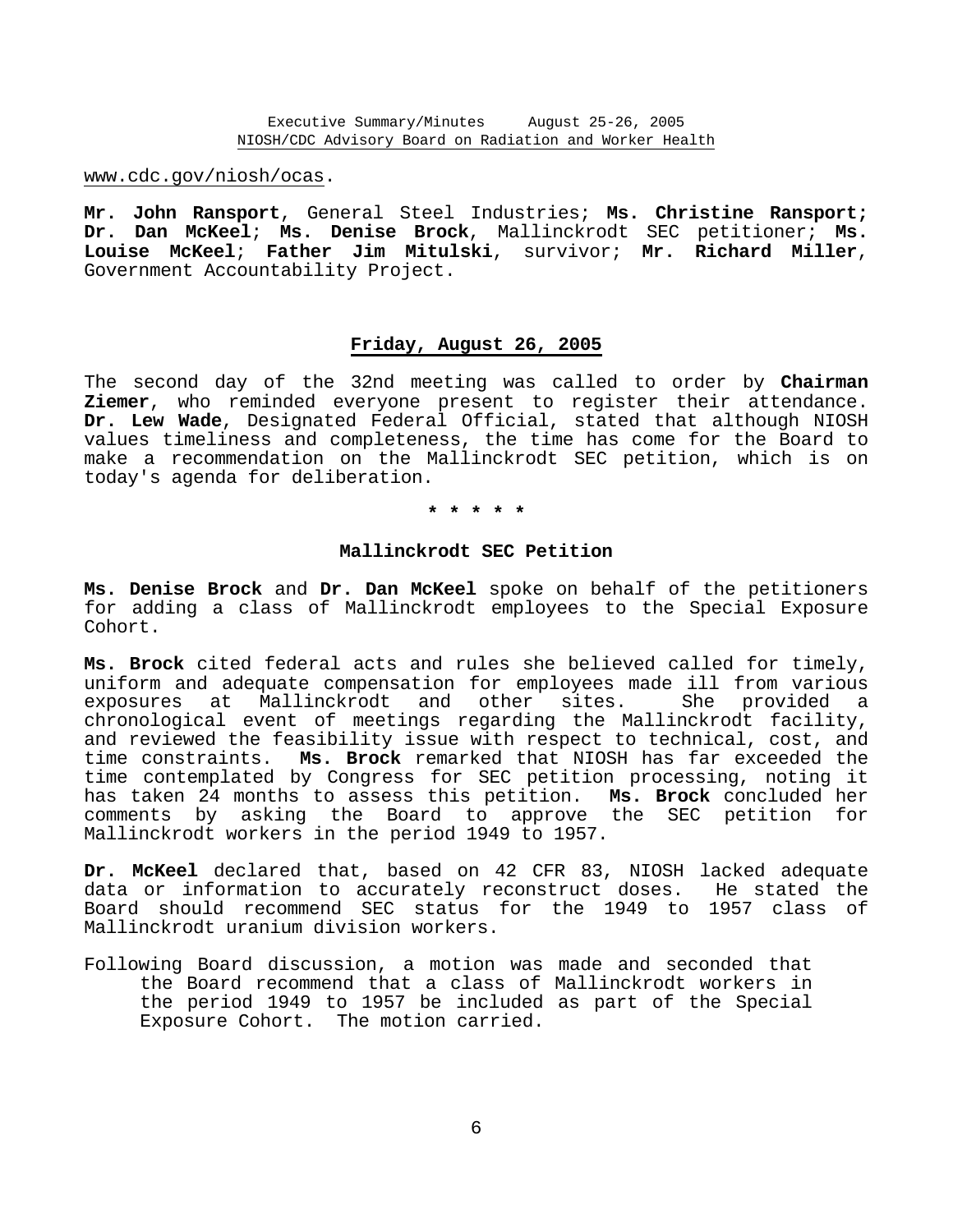Executive Summary/Minutes August 25-26, 2005 NIOSH/CDC Advisory Board on Radiation and Worker Health

## **\* \* \* \* \***

#### **Conflict of Interest Disclosure Statements**

**Ms. Liz Homoki-Titus** of the Office of General Counsel for HHS addressed the Board relative to their conflict of interest disclosure statements. **Ms. Homoki-Titus** noted that the Board had expressed a desire to have their statements posted on the OCAS web site. She reported to the Board that she had discussed the matter with others in her office and, since that is contrary to HHS policy, they would like a formal Board motion to memorialize that request.

Such a motion was made and seconded, and passed unanimously.

**\* \* \* \* \*** 

## **Capitol Hill Policy**

**Dr. Ziemer** referred the Board to a written motion titled "Advisory Board on Radiation and Worker Health Statement on Policy," already on the floor and preliminarily discussed at the previous day's meeting. Further discussion resulted in altering the motion to provide that presence of a Board member be requested at any meetings between Congressional staffers and SC&A, rather than that such presence be mandatory. The motion also covered proper protocol and procedures regarding notification of Congressional staff meetings. The motion carried.

#### **\* \* \* \* \***

## **Site Profile Prioritization**

Open for discussion was the issue of prioritization of the six sites previously identified for site profile review.

A motion was made and seconded that SC&A work with NIOSH to establish a priority order for review of the site profiles for Fernald, Mound, Pinellas, Linde Ceramics, Los Alamos and K-10. The motion carried unanimously.

It was agreed SC&A would report the priority list at the October meeting.

**\* \* \* \* \*** 

#### **Other Board Items**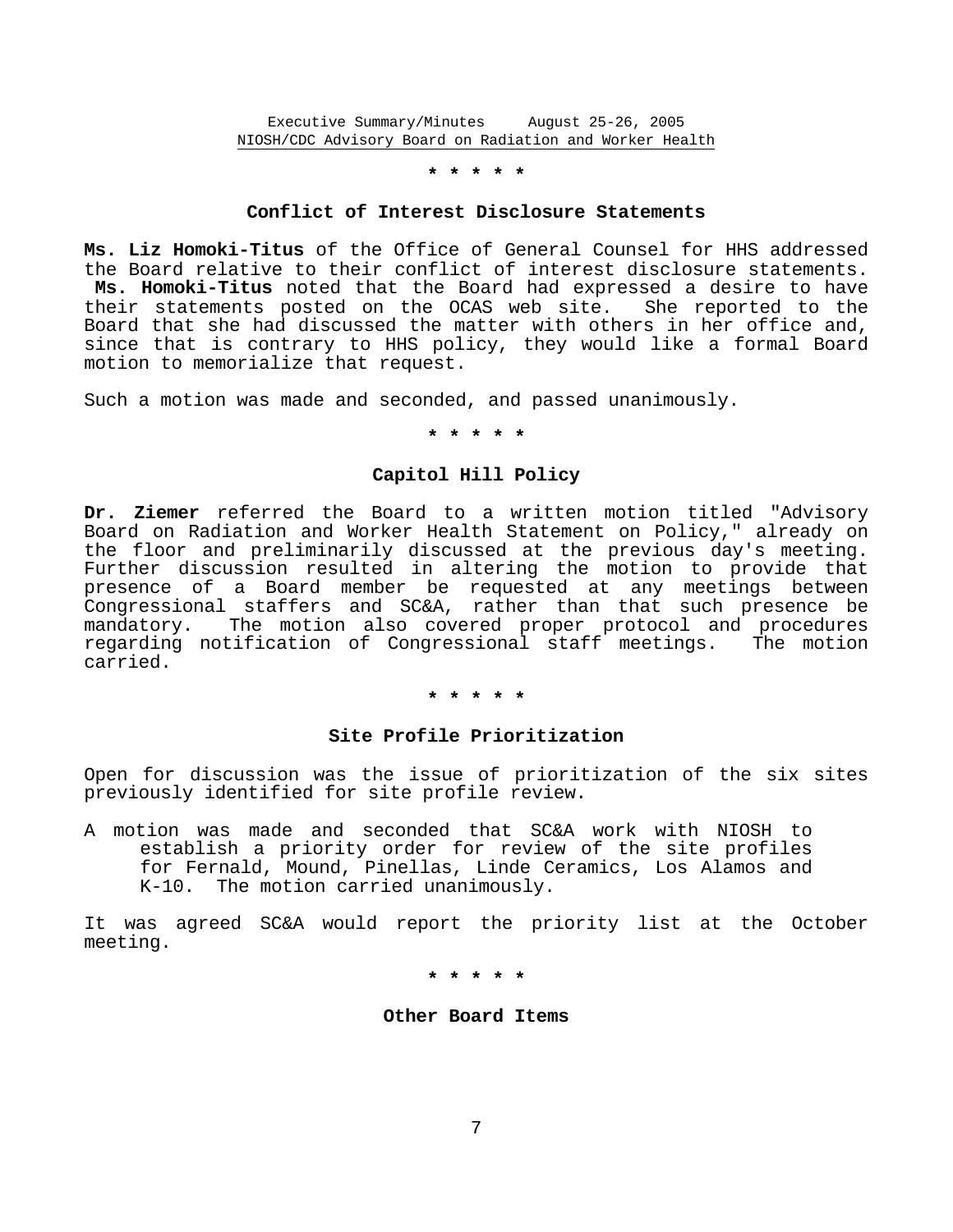The Board approved the minutes of the Thirtieth Meeting, held April 25 27 in Cedar Rapids, Iowa.

**\* \* \* \* \*** 

**Dr. Wade** reported to the Board on the question regarding the Department of Labor's position on non-covered cancers, should the Mallinckrodt SEC petition be approved. He stated DOL would reserve judgment on non covered cancers pending the Secretary's determination.

**\* \* \* \* \*** 

A motion was made and seconded outlining the specifics of SC&A's Task IV scope of work dealing with upcoming dose reconstruction reviews. It included the numbers of each type of review, the contents of the review reports, and a description of their participation in the extended review cycle with NIOSH and the Board in the resolution process. The motion passed without further discussion.

**\* \* \* \* \*** 

**Mr. Hinnefeld** reviewed the process by which NIOSH informs claimants when a determination has been made that there is insufficient information available to complete a dose reconstruction. He explained how that determination is a first step for an individual petitioning for inclusion as a class in the Special Exposure Cohort.

## **\* \* \* \* \***

**Dr. Ziemer** concluded the meeting with a reminder that the Advisory Board will be recommending the Secretary of Health and Human Services request Congressional approval of the Mallinckrodt uranium division workers for the period 1949 to 1957 as members of the Special Exposure Cohort. He emphasized the final determination is made by Congress.

#### $\bullet$   $\bullet$   $\bullet$

# **End of Executive Summary**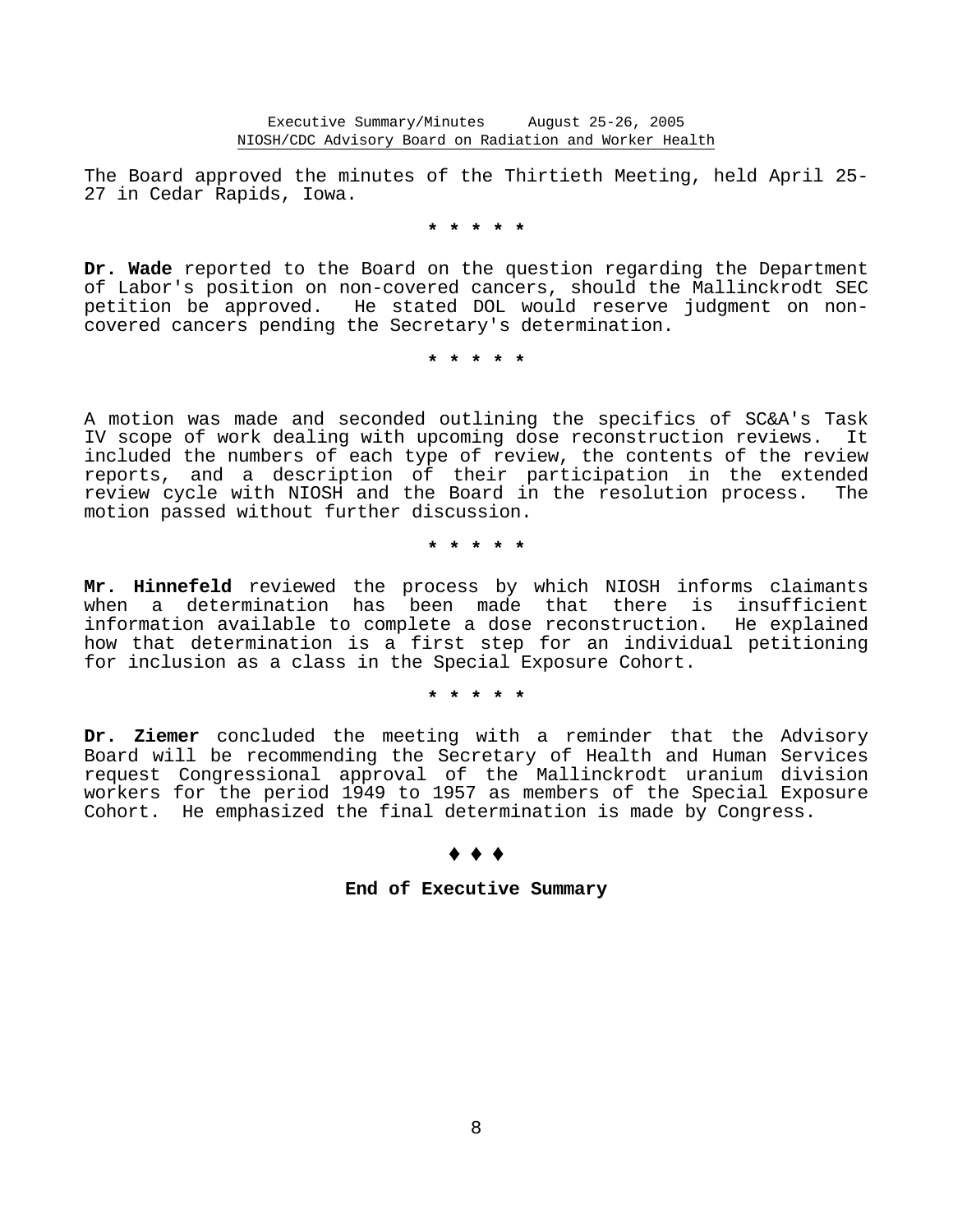Executive Summary/Minutes August 25-26, 2005 NIOSH/CDC Advisory Board on Radiation and Worker Health

# **The Advisory Board on Radiation and Worker Health National Institute for Occupational Safety and Health Centers for Disease Control and Prevention**

# **Summary Minutes of the Thirty-second Meeting August 25-26, 2005 \_\_\_\_\_\_\_\_\_\_\_\_\_\_\_\_\_\_\_\_\_\_\_\_\_\_\_\_\_\_\_\_\_\_\_\_\_\_\_\_\_\_\_\_\_\_\_\_\_\_\_\_\_\_\_\_**

 **\_\_\_\_\_\_\_\_\_\_\_\_\_\_\_\_\_\_\_\_\_\_\_\_\_\_\_\_\_\_\_\_\_\_\_\_\_\_\_\_\_\_\_\_\_\_\_\_\_\_\_\_\_\_\_\_** 

## **Thursday, August 25, 2005**

**Dr. Paul Ziemer** called the 32nd Meeting of the Advisory Board on Radiation and Worker Health to order, welcoming the attendees. He asked that everyone register their attendance, and discussed the sign up sheet for anyone desiring an opportunity to speak during the public comment session.

**Dr. Ziemer** announced that NIOSH personnel are available to assist individuals who may have specific problems with individual claims.

Noting the absence of **Dr. Roy DeHart**, **Dr. Ziemer** explained **Dr. DeHart** was traveling out of the country. He announced the passing of **Mr. Gibson**'s father, and expressed sympathy to the Gibson family.

**Dr. Lew Wade**, Designated Federal Official, reminded the Board that while there would be other business addressed, the main purpose of this meeting was to resolve issues related to the Mallinckrodt Special Exposure Cohort petition.

**\* \* \* \* \*** 

#### **Selection of Fourth Round of 20 Dose Reconstruction Reviews**

**Dr. Ziemer** reported that the subcommittee had compiled a list of 20 dose reconstruction cases for recommendation to the Advisory Board for its fourth round of reviews. He noted 16 were chosen from the total list of completed dose estimate cases and four were from the random list. The subcommittee recommended the following cases:

|     | Case No. POC % Cancer | Site                                         |
|-----|-----------------------|----------------------------------------------|
| 105 | 44.45Liver            | Savannah River                               |
| 108 | 63.25Colon            | Nuclear Materials<br>& Equipment Corporation |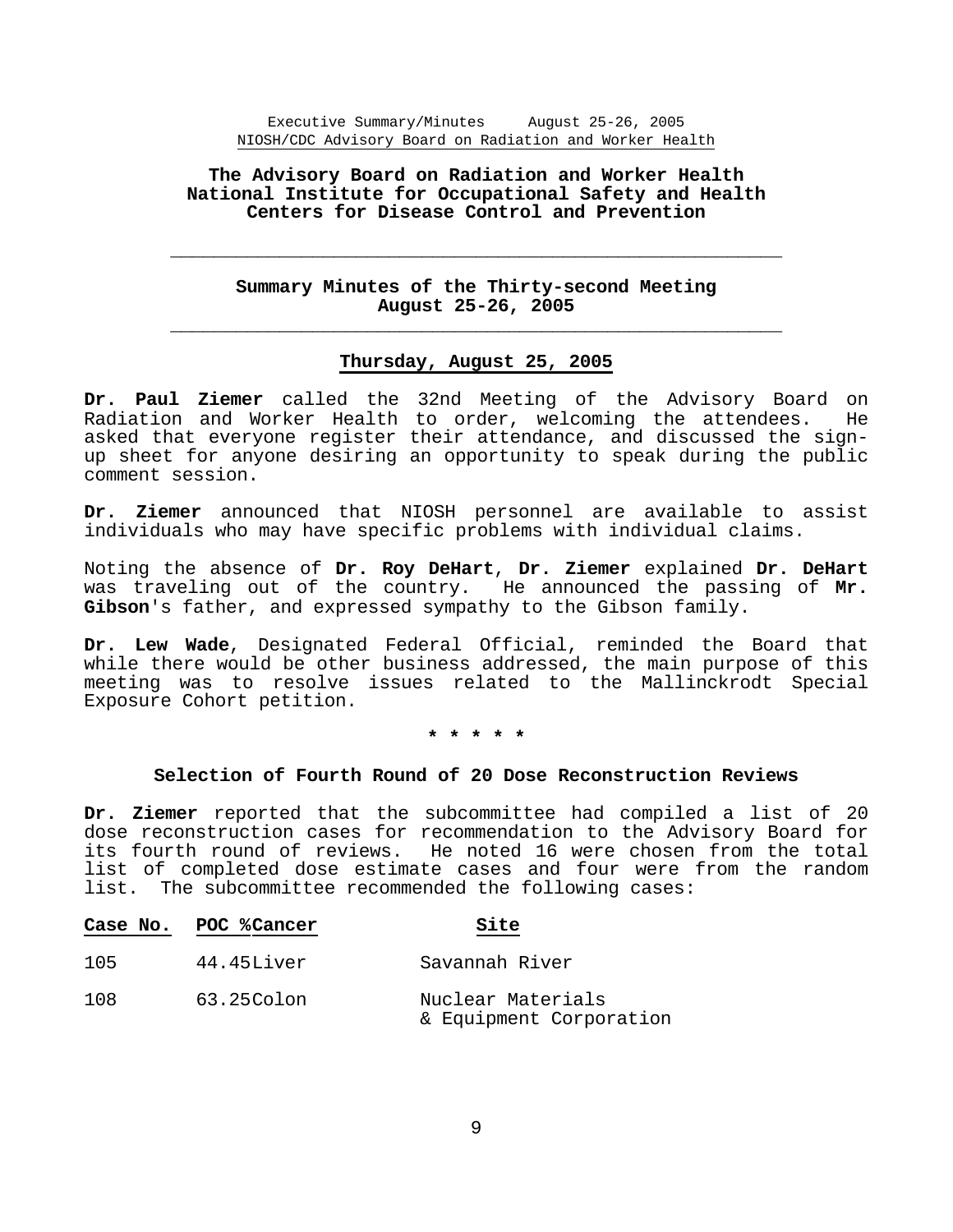Executive Summary/Minutes August 25-26, 2005 NIOSH/CDC Advisory Board on Radiation and Worker Health

| 110  | 48.16Colon                              | Savannah River                         |
|------|-----------------------------------------|----------------------------------------|
| 130  | 19.64Pancreatic                         | Hanford                                |
| 138  | 53.26Colon                              | Bridgeport Brass                       |
| 155  | 47.33Male Genitalia                     | Savannah River                         |
| 159  | 29.52Stomach                            | Chapman Valve                          |
| 176  | 50.29Respiratory                        | West Valley Demonstration<br>Project   |
| 201  | 50.81Bladder                            | Oak Ridge National<br>Laboratory, X-10 |
| 204  | 23.02Colon                              | Oak Ridge, Y-12                        |
| 216  | 44.74Thyroid                            | Hanford                                |
| 234. | 19.65Bladder                            | Mound                                  |
| 253  | 33.80Esophagus                          | Jessop Steel                           |
| 256  | 50.00Melanoma skin,<br>Basal cell       | Hanford                                |
| 262  | 39.19Acute Myeloid<br>Leukemia          | Heppenstall Company                    |
| 264  | 27.85Male Genitalia                     | Oak Ridge, Y-12                        |
| 010  | 38.16Nonmelanoma skin,<br>Squamous cell | Pinellas                               |
| 011  | 32.78 Pancreas                          | Feed Materials<br>Production Center    |
| 017  | 50.55Nonmelanoma skin,<br>Basal cell    | Nevada Test Site                       |
| 035  | 26.62Breast                             | Los Alamos                             |
|      |                                         |                                        |

**Dr. Ziemer** called for comments or questions regarding the recommendation.

**Mr. Leon Owens** expressed concern regarding the absence of any cases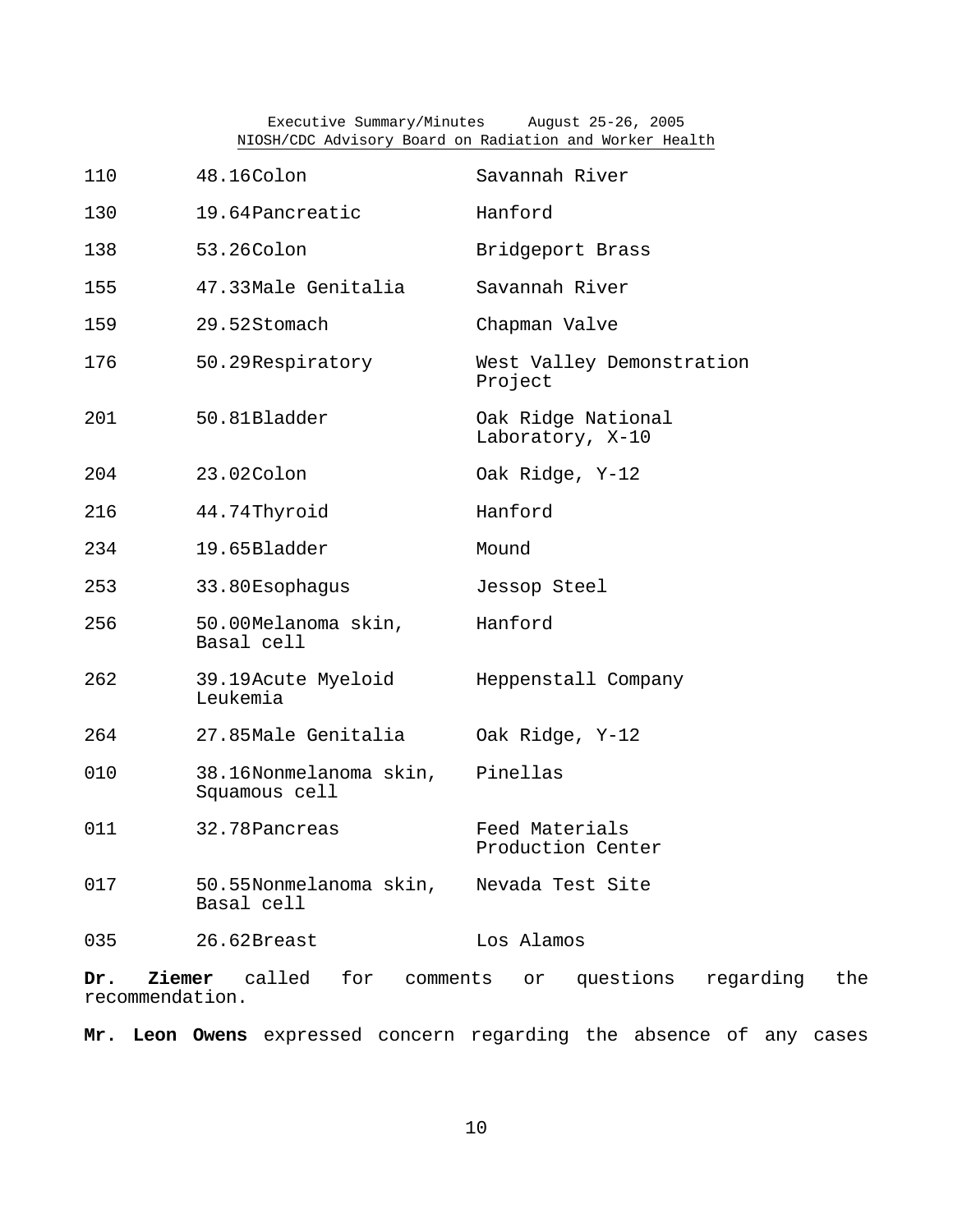#### Executive Summary/Minutes August 25-26, 2005 NIOSH/CDC Advisory Board on Radiation and Worker Health

from the Lawrence Livermore Site. He reminded the Board there had been considerable interest at their meeting in the Livermore area. **Dr. Richard Toohey** from ORAU noted the Livermore site profile had not received final approval for release. Therefore the only cases that had been completed were the min/max type cases, and SC&A had specifically requested a focus on best-estimate cases.

**Mr. Griffon** commented that there had been two Livermore cases reviewed from the initial 60 cases, but they had indeed been min/max cases.

The Board unanimously accepted the subcommittee recommendation of the 20 cases to be included in the fourth round of dose reconstruction reviews.

**Dr. Ziemer** led the Board in a discussion of team members, and assigned the 20 cases among the teams as follows:

| Team No. | Team Members         | Case Nos. Assigned |  |
|----------|----------------------|--------------------|--|
|          |                      |                    |  |
|          | Anderson and Presley | 105, 108, 010      |  |
| 2        | Gibson and Ziemer    | 035, 130, 138, 155 |  |
| 3        | Roessler and DeHart  | 017, 159, 176, 201 |  |
|          | Owens and Munn       | 204, 234, 253      |  |
| 5        | Melius and Espinosa  | 011, 216, 256      |  |
| 6        | Griffon and Owens    | 264, 110, 262      |  |

#### **\* \* \* \* \***

#### **Candidate Site Profiles**

**Dr. Ziemer** reported that during yesterday's subcommittee meeting it was recommended the Board identify the next group of site profiles for SC&A's review. The nine site profile reviews already completed, or nearly completed, are Hanford, INEL, Nevada Test Site, Rocky Flats, Savannah River, Y-12 at Oak Ridge, Bethlehem Steel, Mallinckrodt and Iowa Army Ammunition Plant.

The subcommittee recommended six site profiles for consideration as SC&A's next reviews. They were Fernald, Los Alamos, Mound, X-10 at Oak Ridge, Bridgeport Brass and Pinellas. An additional two sites as potential alternates were Argonne West and Lawrence Livermore. **Dr. Ziemer** suggested the Board select six of the sites as priorities and, should the opportunity present itself, two more could be added later.

**Mr. Richard Miller** commented from the audience that consideration might be given to Linde Ceramics in place of Bridgeport Brass. He noted the Linde Ceramics plant was interesting and complex, while the Bridgeport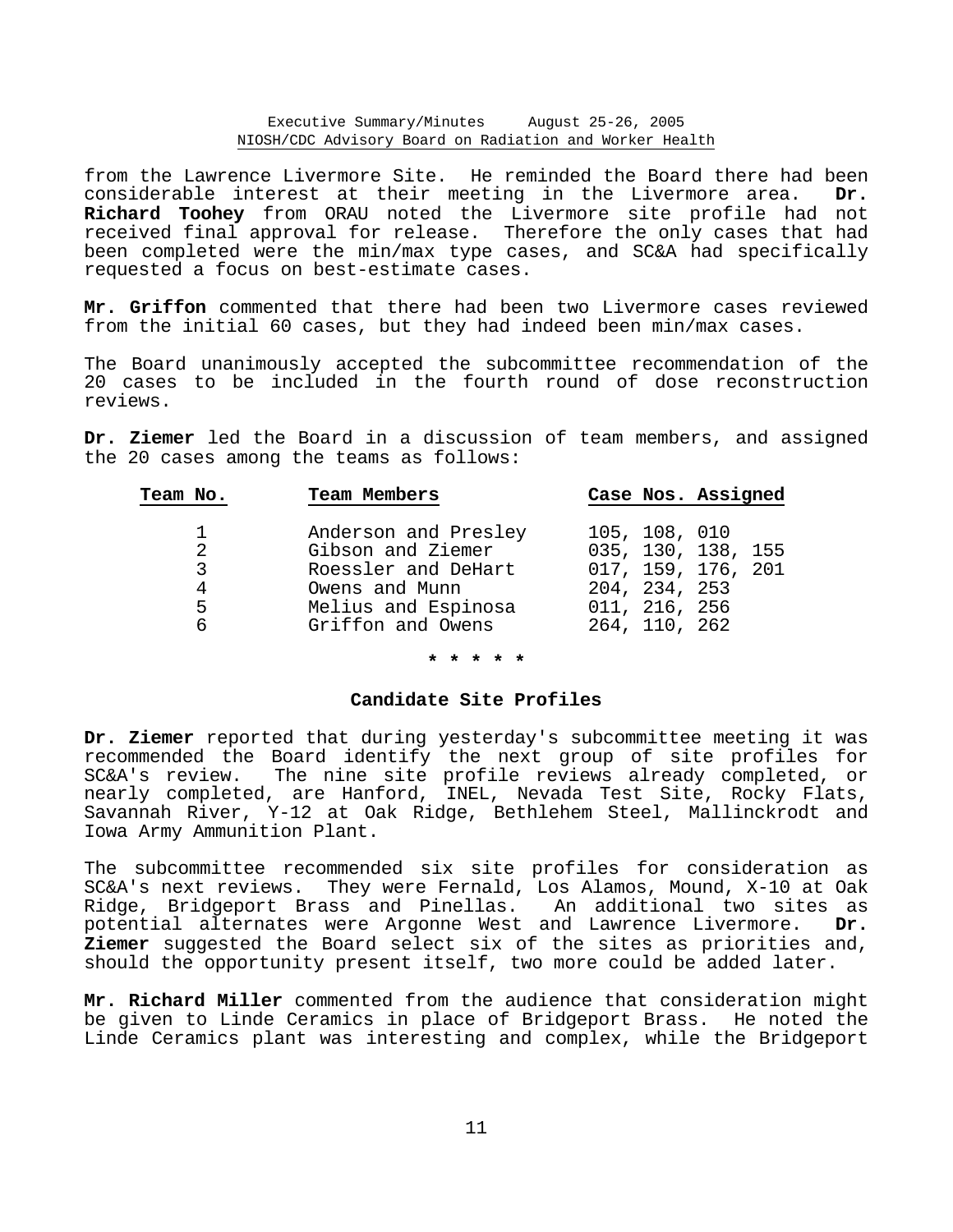Brass facility was a traditional uranium processing plant.

- **A motion was made and seconded to move Lawrence Livermore from the alternate list to the priority list and Pinellas from the priority list to the alternate list. After discussion elaborating on the reasons the sites were positioned as they were, the motion failed.**
- **A motion was made and seconded to replace the Bridgeport Brass facility with Linde Ceramics on the priority list. The** motion was open for discussion. **claimants were two additional reasons given to exchange the facilities. The motion passed.**

The amended list of Fernald, Los Alamos, Mound, X-10, Linde Ceramics and Pinellas as the six priorities for site profile review, with Argonne West and Lawrence Livermore as alternates, was unanimously approved.

**\* \* \* \* \*** 

#### **Task III Procedures Review Report**

**Dr. Ziemer** reported to the Board on the Subcommittee's discussion and subsequent recommendation related to the SC&A report on their procedures review. Over the course of time, some of the original procedures have been modified or are no longer in use. SC&A has prepared a matrix of the procedures they have reviewed. They will add to that all other procedures. That revised matrix will be delivered to NIOSH.

The subcommittee's recommendation is that NIOSH then review that total matrix and respond to SC&A's findings on those procedures still in effect, using the standard resolution process. They further recommend NIOSH identify any procedures no longer in use and report back to the Board on their plans for those procedures, either to revise them or officially cancel them.

# **A subcommittee recommendation coming to the Board as a motion needing no second, a vote was called for and the motion carried unanimously.**

**Dr. Wade** inquired as to the expectations and timing of the task. **Dr. Mauro** opined the matrix would be completed in approximately two weeks. Speaking for NIOSH, **Mr. Hinnefeld** indicated their responses would be completed in roughly four weeks. Inasmuch as the Board desired participation in the resolution process, **Dr. Ziemer** appointed a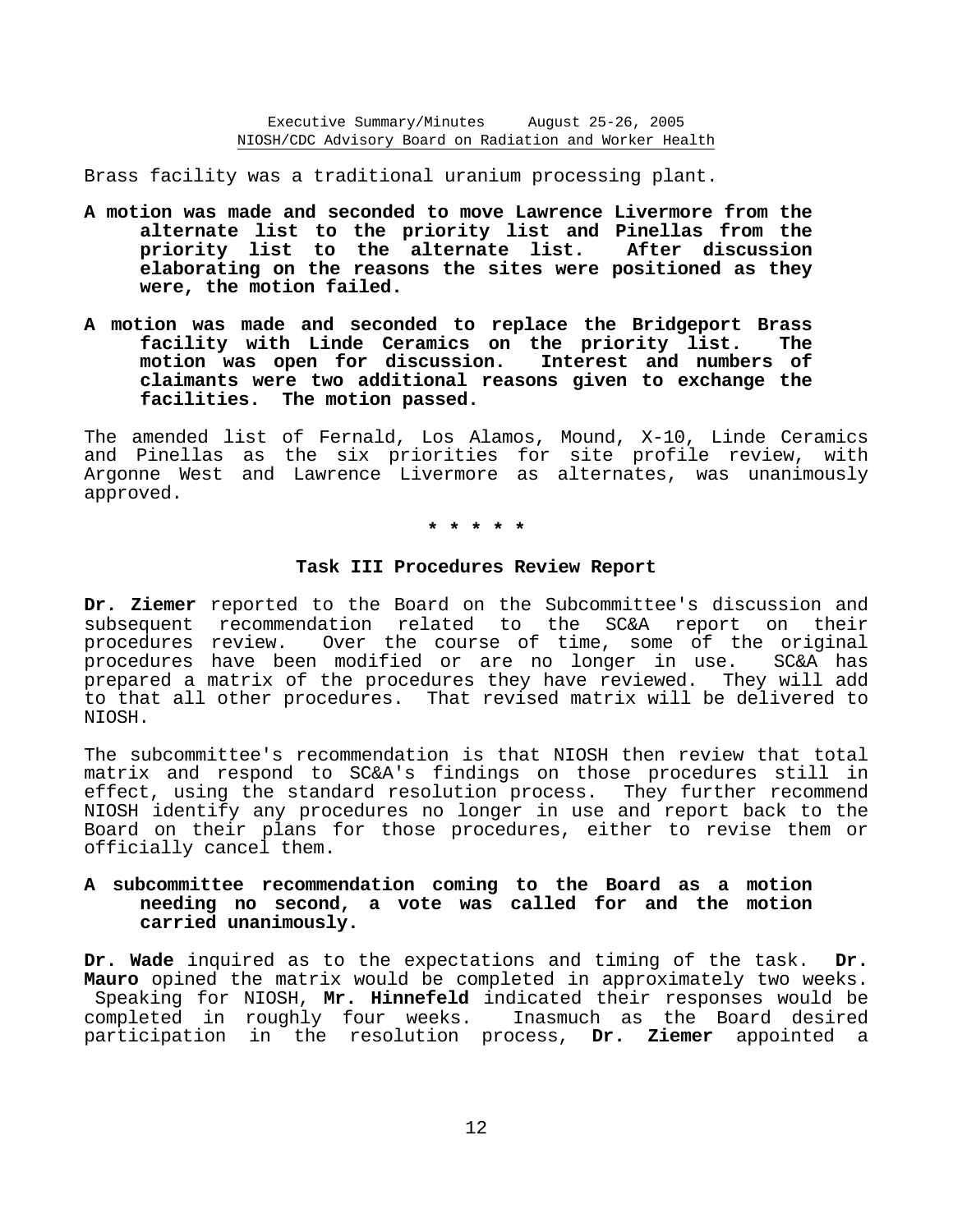workgroup to work with SC&A and NIOSH, naming **Mr. Griffon** Chair, with **Ms. Munn**, **Mr. Presley**, and **Mr. Gibson** rounding out the group. **Mr. Espinosa** was named alternate. It was agreed their October meeting will be posted on the NIOSH web site and open to the public.

## **\* \* \* \* \***

# **Bethlehem Steel Site Profile Review**

**Dr. James Melius** reviewed the subcommittee's previous discussion relative to the latest NIOSH revision of the Bethlehem Steel site profile. While this revision is still in draft form, the subcommittee recommended SC&A review the draft, with particular emphasis on those items highlighted by the Board based on SC&A's review of the previous site profile. This is to be done for the purpose of confirming that the agreed-upon resolution of those issues between NIOSH and SC&A has translated accurately to the site profile document.

# **A subcommittee recommendation coming to the Board as a motion needing no second, a vote was called for and the motion carried unanimously.**

**Dr. Mauro** responded to a timing query by stating SC&A could deliver a letter report in approximately three weeks.

#### **\* \* \* \* \***

#### **Mallinckrodt Site Profile Review**

**Dr. Ziemer** reported that the subcommittee had made no recommendations on the six items designated as priority issues in the Mallinckrodt site profile. He noted SC&A and NIOSH were prepared to make presentations on those issues, after which the Board could proceed with further discussion.

**Ms. Denise Brock** inquired from the audience as to whether dose reconstructions would be done on non-SEC cancers if the Mallinckrodt Special Exposure Cohort petition were approved. **Dr. Ziemer** indicated they would try to get an answer for her.

# **Dr. James Neton, NIOSH**

**Dr. Neton** reminded the Board NIOSH had been asked to evaluate six priority issues resulting from SC&A's third supplemental site profile review. Addressing each individually, **Dr. Neton** described the issue,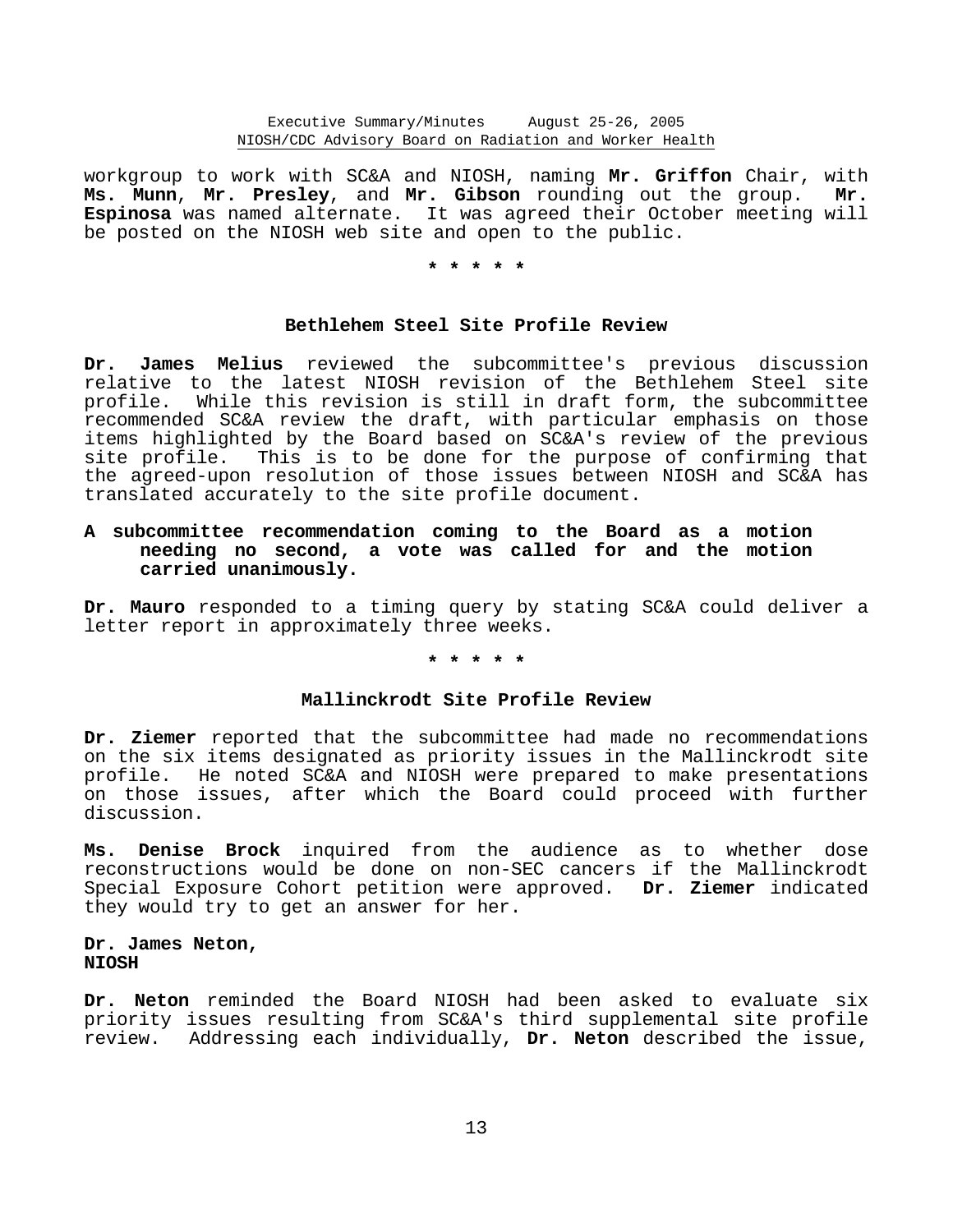what SC&A had found problematic, how NIOSH had approached it, and any resolution.

The first, and perhaps the key issue, was the handling of raffinates or ore processing residues. **Dr. Neton** explained the ore processing that resulted in a different raffinate at each stage, their compositions and the ratios of various radionuclides. To address the issue NIOSH developed process-dependent ratios in which they bifurcated the processes and developed a method for looking at exposure to both radium-bearing residues and the airport case residues rich in thorium 230. He provided a written description of how NIOSH arrived at the ratios.

**Dr. Neton** discussed the questions raised on reliability of radon breath analyses and lost or not-analyzed data. He explained their research into the matter and the NIOSH conclusion that those data were likely lost to timing issues -- unavailability of analysts, sample shipping delays -- as a result of radon's short half-life. Their investigation revealed no indication of selective censoring.

Also discussed was consistency of the distribution of worker types and use of analytical techniques. **Dr. Neton** observed there were a number of areas prone to make the values overestimates. In showing the sampling distribution by year, it reflected little substantial change in those worker categories over the years.

Researching whether there might be additional data for those workers with missing samples, 98 percent had other samples within a year. Because the radon breath analyses measure the amount of radium in the skeleton, the picture doesn't change much within a few months or a year, so there is a way of looking at the intakes for those workers.

**Dr. Neton** went on to discuss the handling of radon exposures, the sufficiency of samples available and whether there is a contribution of radon inhalation to systemic organs other than the lung, a point raised in the SC&A report. NIOSH considered SC&A's analysis, re-evaluated it using their own models, and concluded there is some dose and agreed a way to account for it was needed.

A written analysis had been provided to the Board and reviewed by SC&A, and there is agreement in the way to address the radon issue.

A third matter was the external dose correction factor. SC&A's report suggested in certain job categories a lapel badge would not adequately sample exposures in some scenarios -- grinding, milling, spills -- so those were modeled using the Attila software program. Based on those analyses, NIOSH agreed there were some exposure geometries where the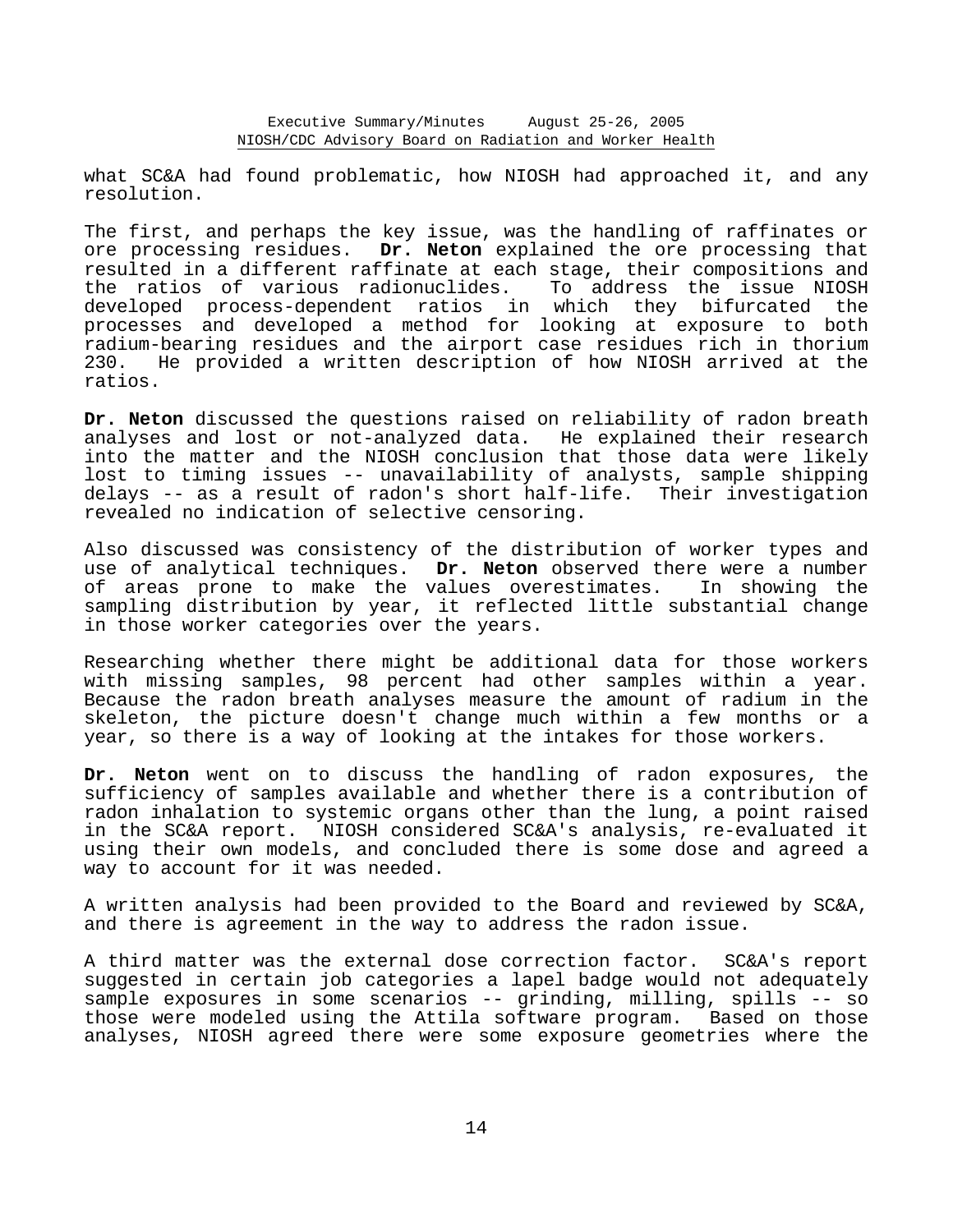film badge could underestimate the dose by about a factor of two.

NIOSH has written a Technical Information Bulletin to address this. While still in draft form, SC&A has seen it and agrees the value is appropriate, so NIOSH will be multiplying doses for workers in those exposure geometries by a factor of 2.1. **Dr. Neton** indicated it appears this will apply to about 57 percent of current cases, being based on an analysis of where the people were working and what they were doing.

The fourth priority item, assessment of intermittent exposures, resulted from SC&A's concern that the chronic exposure model NIOSH used as a default when they had bioassay data would not sufficiently bound the exposure scenarios of those workers. **Dr. Neton** reported NIOSH had gone through a number of scenarios which were discussed with SC&A during their meeting in Cincinnati. Without elaborating on details, he explained that if they fit a chronic exposure model through all the data points, it resulted in a higher intake than by inferring certain acute intakes.

Noting that SC&A had looked at the model and was convinced in general that it's true, **Dr. Neton** added there may be unique incidents to which NIOSH will need to be sensitive and make corrections as appropriate.

Priority topic number five related to dose reconstructions for unmonitored workers. Administrative workers have no exposure, but the question was raised about their environmental dose. NIOSH has agreed that unmonitored administrative workers will be assigned the full distribution of the monitored workers' environmental exposures. **Dr. Neton** remarked NIOSH has looked at the available environmental monitoring data and believes, from a routine exposure scenario, this is a claimant-favorable approach.

Unmonitored workers in Plant One and Two decommissioning area and the airport storage site will be assigned the 95th percentile of the monitored worker environmental exposure.

The final matter was a request that NIOSH present some examples of how these resolutions translate into what the doses look like. **Dr. Neton** presented examples of various scenarios using job descriptions with and without data, results for cancers to metabolic and non-metabolic organs, et cetera.

**Dr. Neton** indicated he had been in discussion with **Dr. Makhijani** and others from SC&A about the difference between what is in ICRP and what is in the Federal Guidance Report. They agree it is an issue that needs to be resolved. But in general **Dr. Neton** opined the patterns would hold where cancers involving metabolic organs will easily exceed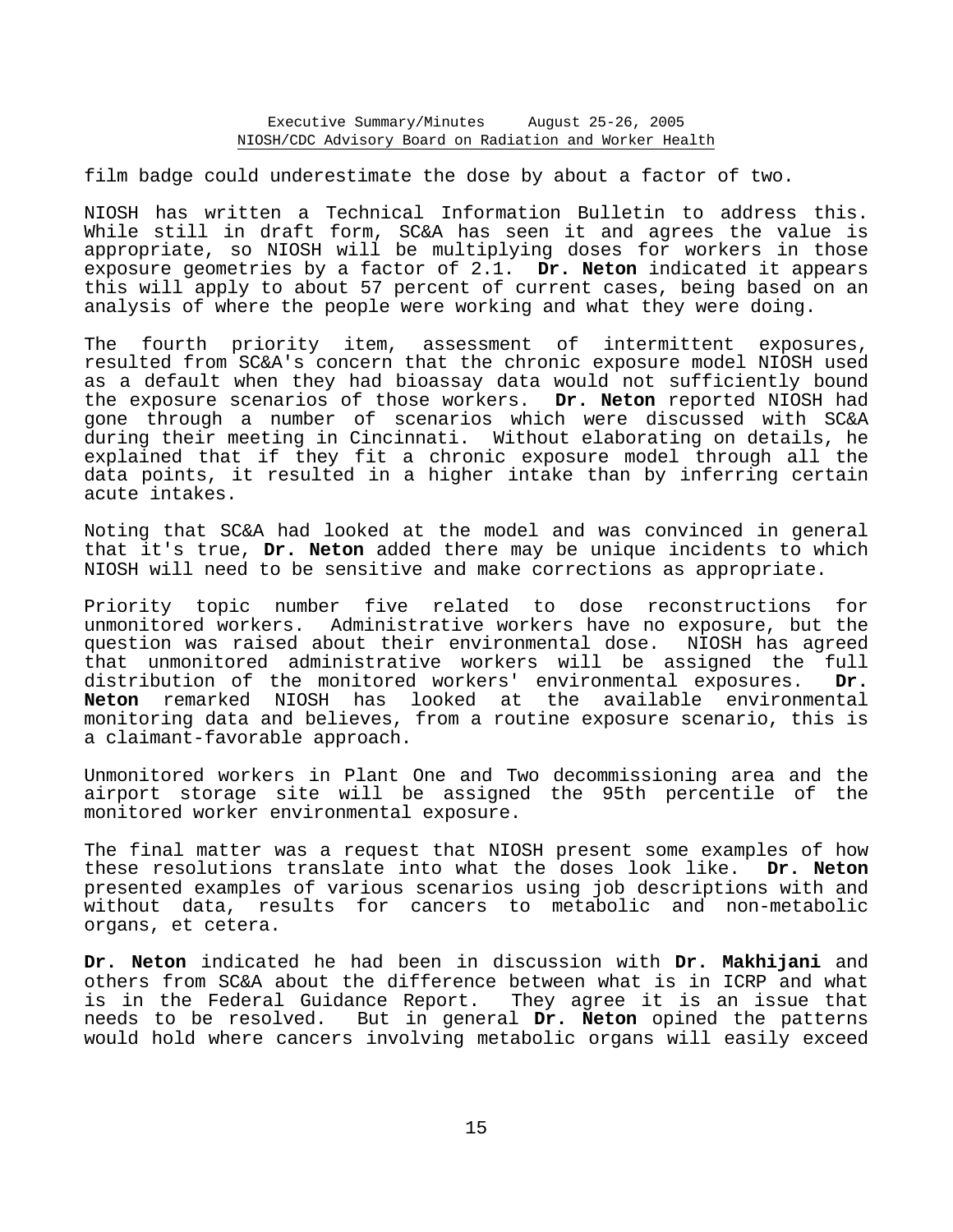50 percent and non-metabolics will be high. Depending on the individual scenarios, they can go over.

Discussion Points:

If a person's individual bioassay results in a lower dose than the 95th percentile of the air concentration data, the highest value will be used.

Both will be checked in every dose reconstruction.

- #Have the two-page references to Sperry cake distributed during the subcommittee meeting been shared with SC&A and have they had an opportunity to review the information prior to the meeting.
- Have the back-up calculations discussed yesterday been shared yet.
- #Has there been any other analysis of the missing radon breath data.
- **The site profile has had modest change.**
- #The site profile information is intact, though it has been refined. The processes that have evolved are becoming the Mallinckrodt workbook.
- #A site profile gives you a lot of information. What you do with it when you're doing a dose reconstruction evolves over time.
- #Why was there a two-month urinalysis program and then suddenly just air sampling.

# **Dr. Arjun Makhijani, Sanford Cohen & Associates**

**Dr. Makhijani** commented the Board had requested SC&A conduct their review in real time as NIOSH was responding to the priority issues. He noted this third supplemental review, and agreed with **Dr. Neton** that the question of the trace radionuclides together with uranium 238 and U-235 were seen to be significant and the focus of the review effort.

The Board had directed SC&A to keep track of how this review and resolution process was done, and it had been a fruitful and open collaboration with NIOSH. A record of communications, including the e mail record, was available in an attachment to the report.

With the objective of tracking the six priority areas, the SC&A emphasis was on methodology. **Dr. Makhijani** noted they did not verify all the calculations. They did try to verify some of the work on ratios and radon breath and the radon dose issues, which were critical. They did not re-run IMBA. The review is also not a full SEC petition evaluation. He noted SC&A's overall conclusion is that NIOSH has developed an approach that can be applied to estimate maximum doses with plausible worst-case estimates. **Dr. Makhijani** added there is a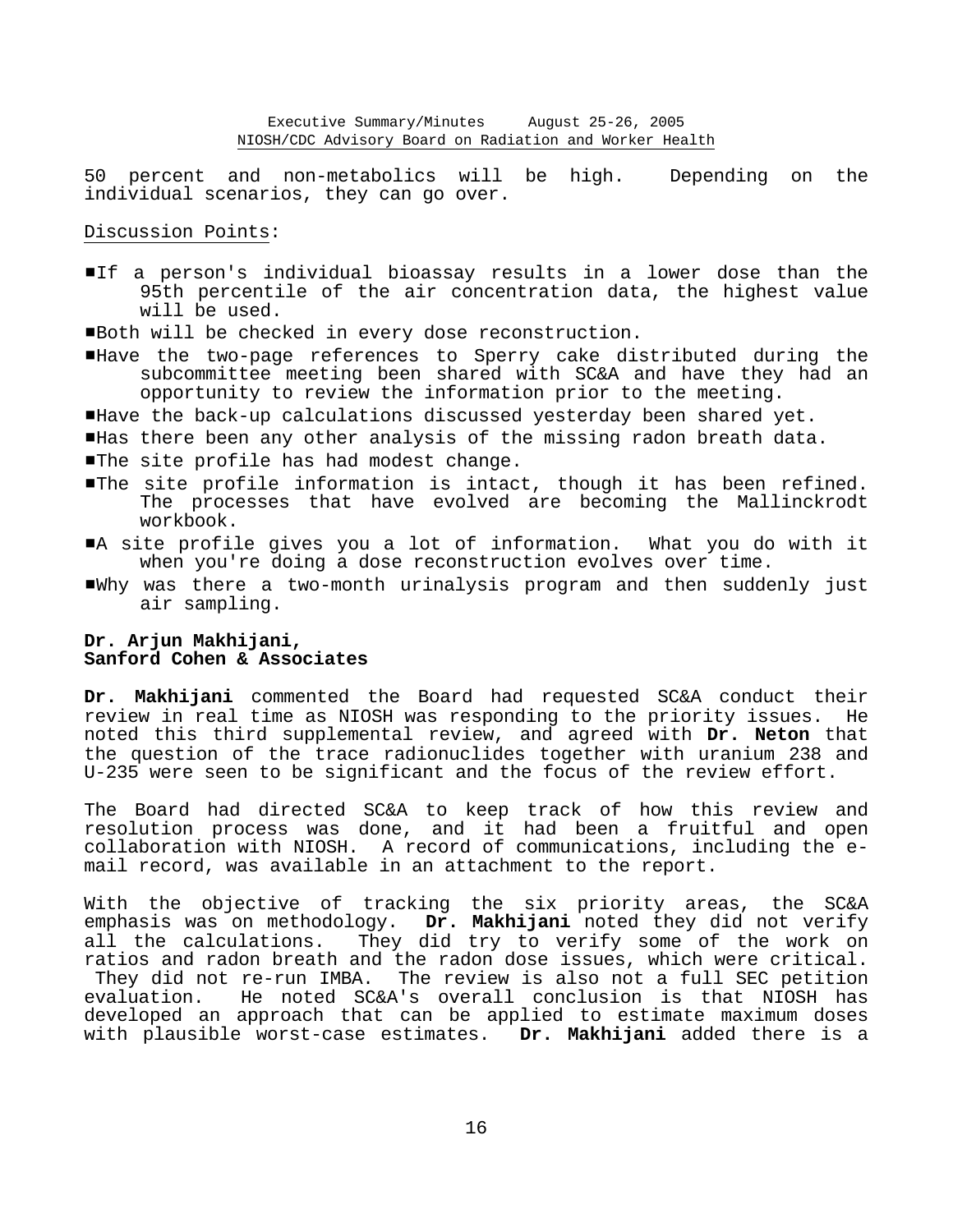checklist table in the report which looks at each sub-issue and its status.

There are specific recommendations on major issues. In terms of the ratios associated with the radon breath data, **Dr. Makhijani** noted they seemed to be appropriate. They're well established, there's good measurements, and the measurements are internally consistent.

The issue of non-equilibrium radionuclide exposures in regard to thorium 230-dominated areas is more difficult because there is less information. From a broad point of view is the question of job type, and the Board did ask to whom does this information apply. NIOSH has proposed that these high non-equilibrium ratios which produce high<br>doses would be applied to most workers. Equilibrium ratios which doses would be applied to most workers. produce lower doses would be applied only when it's clear a uranium worker labored in areas that did not involve these residues. **Dr. Makhijani** indicated SC&A is in agreement with that, with a caveat that because of the large difference in doses and potential outcome, assumption of equilibrium exposure should be carefully made and documented.

An outstanding significant issue is the 95th percentile of air concentrations for high thorium areas. The NIOSH calculations have taken the 95th percentile of the daily weighted averages for all Plant 6 where there was uranium processing, which SC&A doesn't feel is representative of the airport cake or AM-7 areas. **Dr. Makhijani** admitted he had not reviewed the data personally, but accepting that it is double the daily weighted average of the thorium, it doesn't address the relation of the proposed number to the 95th percentile value of air concentration in the AM-7 areas. He suggested the air concentrations in the areas where thorium was dominant should be the reference point, and the 95th percentile of the value of the air concentration needs to be developed for that. SC&A believes some work needs to be done there.

**Dr. Makhijani** observed that though there had been much discussion about illegible data, the point he would make is that the way the calculations are now set up, workers with radon breath data may be at some disadvantage because the full distribution is being used. And while SC&A understands that's in the nature of the process, the measurement uncertainties should be assessed somewhat differently. Perhaps some method to have 95th percentile values for missing data points should be developed to make it appropriately claimant-favorable, especially for workers who have just a few radon breath data points.

On the question of Plant 7-E where thorium was extracted for parts of '55, '56 and '57, it wasn't clear how much bioassay data was available at the time the report was prepared. SC&A understands now there's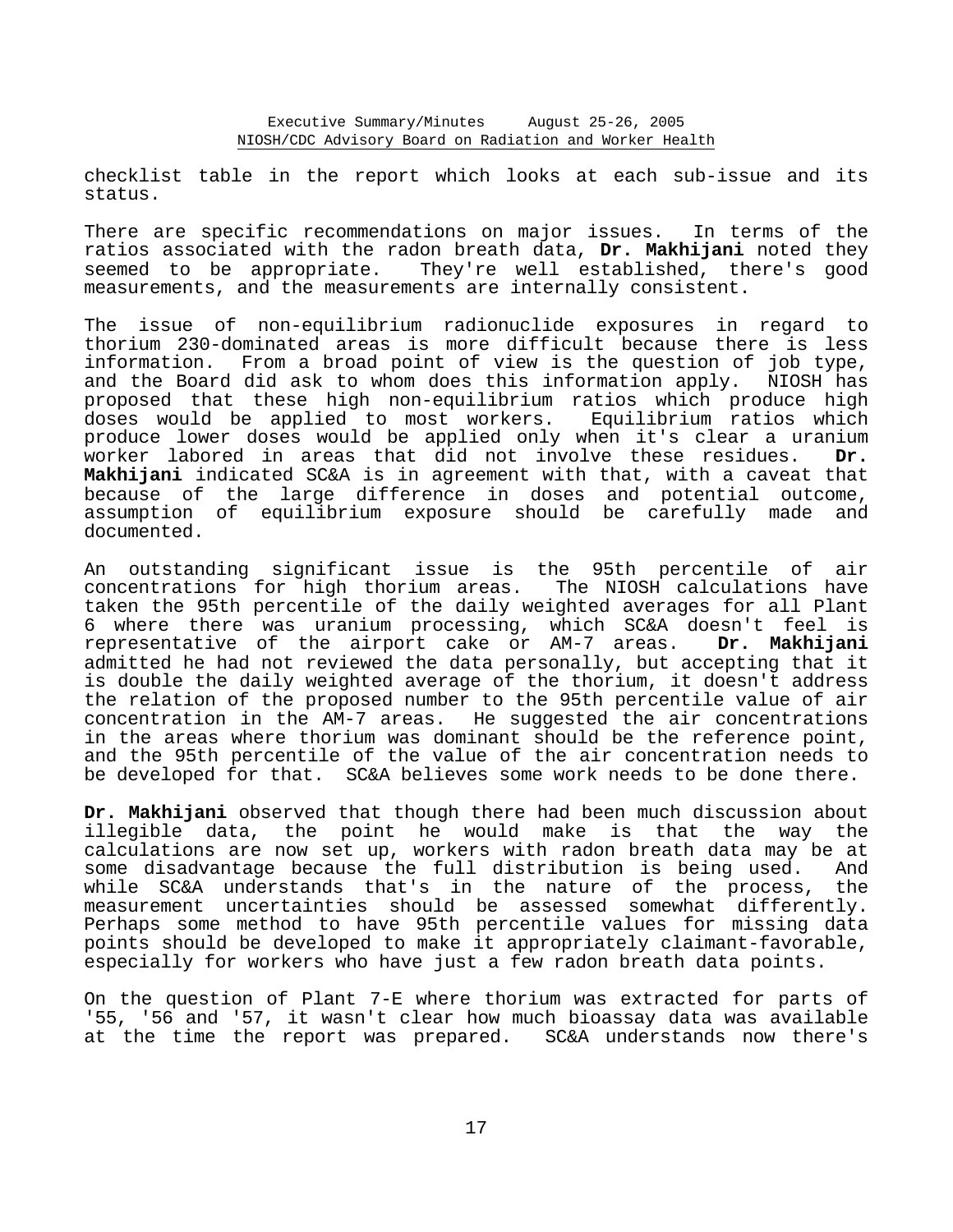quite a bit available for the two months. The air concentration data in the TBD and associated documents was clearly inadequate. The intake in the case study is 100 times bigger than was suggested in the TBD. The new information would help carry this forward.

On the external dose issues, SC&A agrees with NIOSH regarding how they have handled the organ geometry versus the badge geometry. SC&A has reviewed the Attila results and are in agreement.

Two remaining issues regarding dose conversion factors are the angle of incidence on the badge because the shielding absorbs some of the radiation, and the dose conversion factors need to be corrected. Although these are complex-wide issues, they need to be resolved to do Mallinckrodt dose reconstruction. **Dr. Makhijani** commented SC&A had raised them in this context because if there are issues to be resolved, these should be included.

**Dr. Makhijani** noted there were several priority areas in which SC&A and NIOSH were in agreement such as radon exposures, unmonitored exposures, and routine environmental dose. He summarized the remaining critical issues as a need to develop ratios in the thorium areas; a need to develop air concentration measurements for the AM-7 areas; the dose correction factor for external dose needs to be completed.

There is new information available which SC&A has not reviewed, although **Dr. Makhijani** indicated he had read it. The analysis of the residues contains very significant new information about process chemistry that could result in improved ratios. The air concentration data, underlying documents, and new production data presented is significant new technical information.

**Dr. Makhijani** explained that between submittal of the report and coming to the meeting, he had tried to review the IMBA calculations to see if everything looked okay. That was when he had noted the discrepancy between dose conversion factors for actinium and protactinium, a significant issue which remains to be resolved as to which is appropriate.

Discussion Points:

- #The discrepancy between the ICRP value and the Federal Guidance Report was on protactinium 231.
- #The Federal Guidance Report documents are EPA documents providing 50 year doses.
- #The ICRP models are programmed to do annual dose increments for this program.
- #IMBA has programmed the most recent ICRP models, while the Federal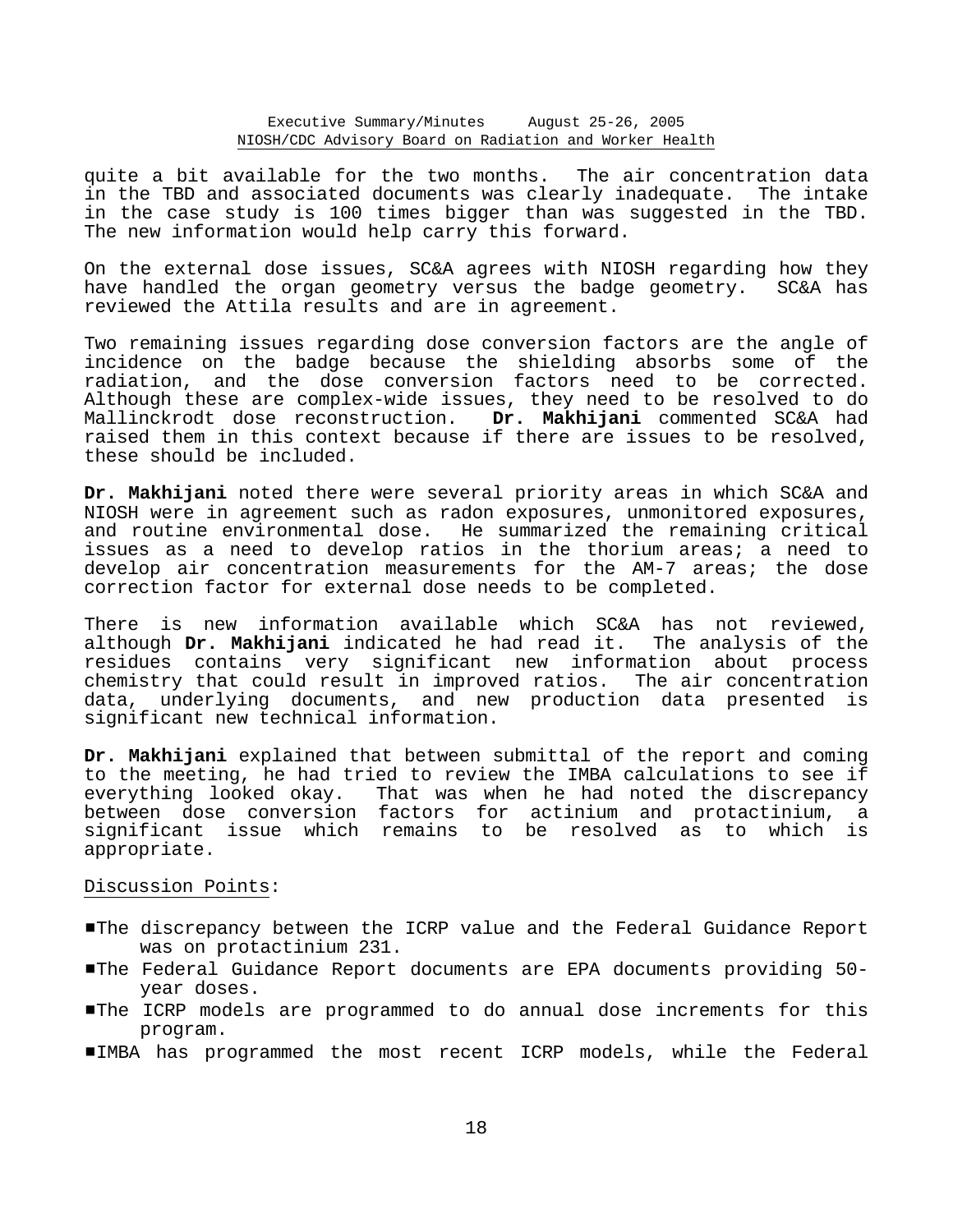Guidance Report was issued around 2002.

- #The question will probably be which metabolic model was used for actinium and protactinium.
- It is suspected surrogate nuclide models were used, such as thorium for one and americium for another, but the issue needs to be settled.
- #The issue is whether it's a true difference in the model versus an error that's been introduced into one or the other.
- #NIOSH has committed to use current ICRP models in this program and have done so. The Federal Guidance Report has taken a different tack and a different approach to the dosimetry. If theirs is the most reasonable approach, NIOSH would look into it and adopt it.

**\* \* \* \* \*** 

# **Closed Executive Session Review, Discussion and Finalization of Contractor Issues**

Prior to adjournment for lunch and the closed session, **Dr. Ziemer** asked **Dr. Wade** to read into the record the parameters for the Executive Session scheduled from 1:00 to 3:00 p.m.

#### **Report on Executive Session**

**Dr. Ziemer** reported the Board had approved the scope and cost for Task I, site profile reviews for the upcoming year, in the amount of \$1,203,938; Task III, procedures review, in the amount of \$416,224; Task V, contractor assistance in Board review of Special Exposure Cohort petitions, in the amount of \$917,341; and Task VI, contractor program management, in the amount of \$217,891.

Task IV, dose reconstruction review, has not been approved. It will continue through the next four to six weeks on existing funds. There will be additional discussions on the scope of the task in open session and it is expected to be resolved at the next meeting. The discussions will revolve around the numbers of basic and advanced reviews.

**Dr. Ziemer** also announced a conflict had been discovered in one of the case assignments for dose reconstruction review. It had been resolved by reassigning the case to a Board member without a conflict.

**Dr. Wade** commented that the Board's action in closed session was based upon an assumed action on the part of Congress. It should be understood that appropriations and budgets will be factors, and if the numbers are different, adjustments may be necessary.

**\* \* \* \* \***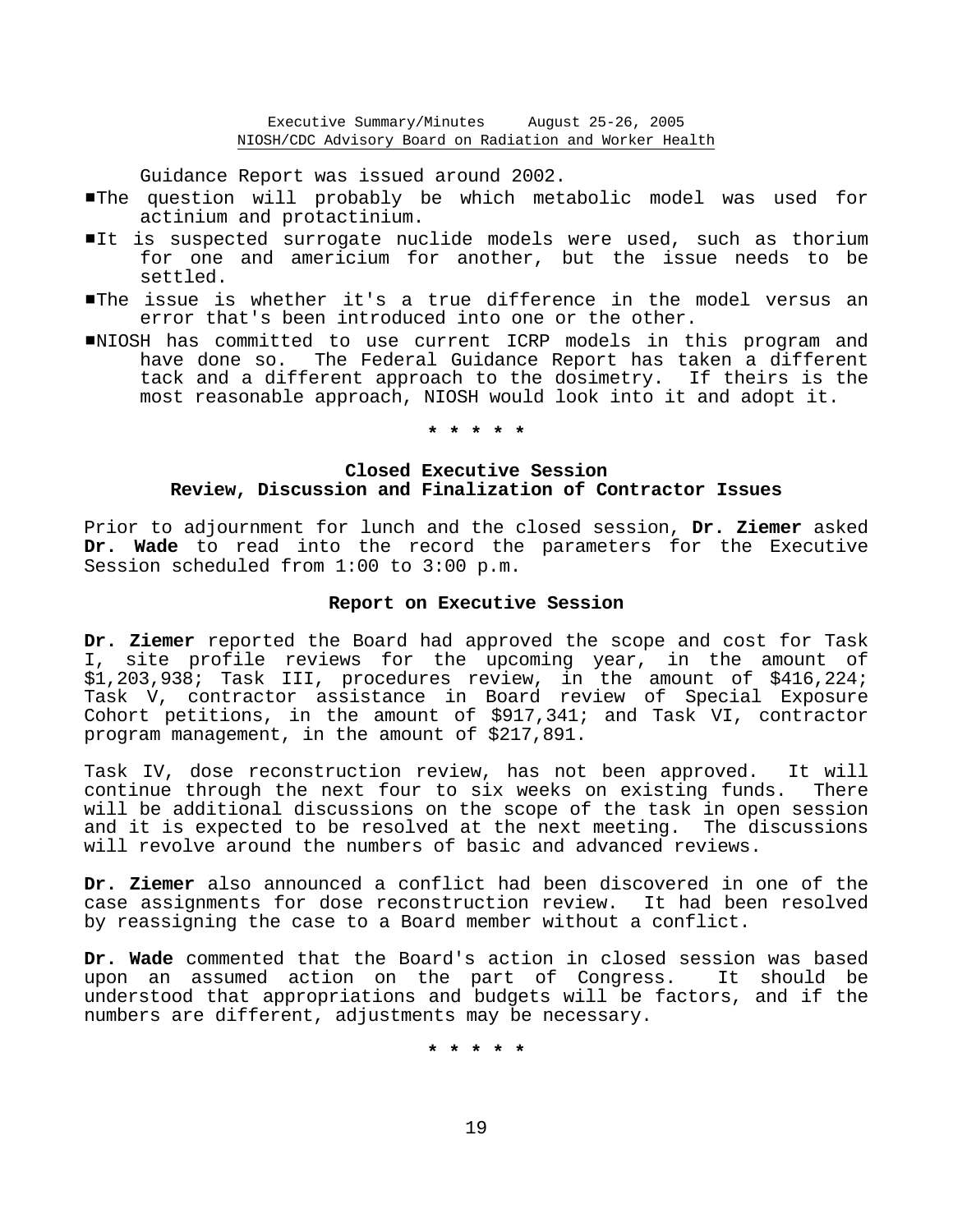# **Mallinckrodt Site Profile Review Continued Discussion**

## Discussion Points:

- #NIOSH has a team at the Office of Worker Advocacy to recapture the 451 pages of radon breath data in their possession. Those better copies will be made available to the Board and the contractor.
- Some entries appeared to be high values and it wasn't clear whether the decimal point was missing or they were actually high. NIOSH will focus on those and make sure their understanding of them is correct.
- **IThe NIOSH team has been there for two days reviewing every image.** Anything that can't be scanned properly will be captured in some form. The information gathered will be shared with SC&A.
- **I**There were at least three or four dates in 1955 where the whole day of data is missing.
- In reviewing those dates, there were samples for 98 percent of those people at a later time. The measurements reflect a cumulative body burden, so no large intakes would have been missed.
- #The individuals' names are on the data sheets so identification is not an issue.
- There are 16 or 17 data points on each of the missing days that are not in the CER database.
- #NIOSH will re-code the entire 451 pages and not rely on just the CER database.
- #Repeat the explanation of how the air sampling data was used and how the 95th percentile was established.
- #How much of the data is clearly identifiable as AM-7 air concentration data.
- #Approximately 500 air samples were collapsed into 40 or 50 job categories, approximately 11 of which were tied to an AM-7 area.
- #What is the impact on the dose to an organ of a one percent error in the protactinium to thorium ratio.
- #There had been an assumption that ICRP and the Federal Guidance Report were in agreement, and the discrepancy was found.

**\* \* \* \* \*** 

## **Board Working Session**

## **Task IV, Dose Reconstruction Reviews**

**Dr. Ziemer** announced a carry-forward issue from the closed session is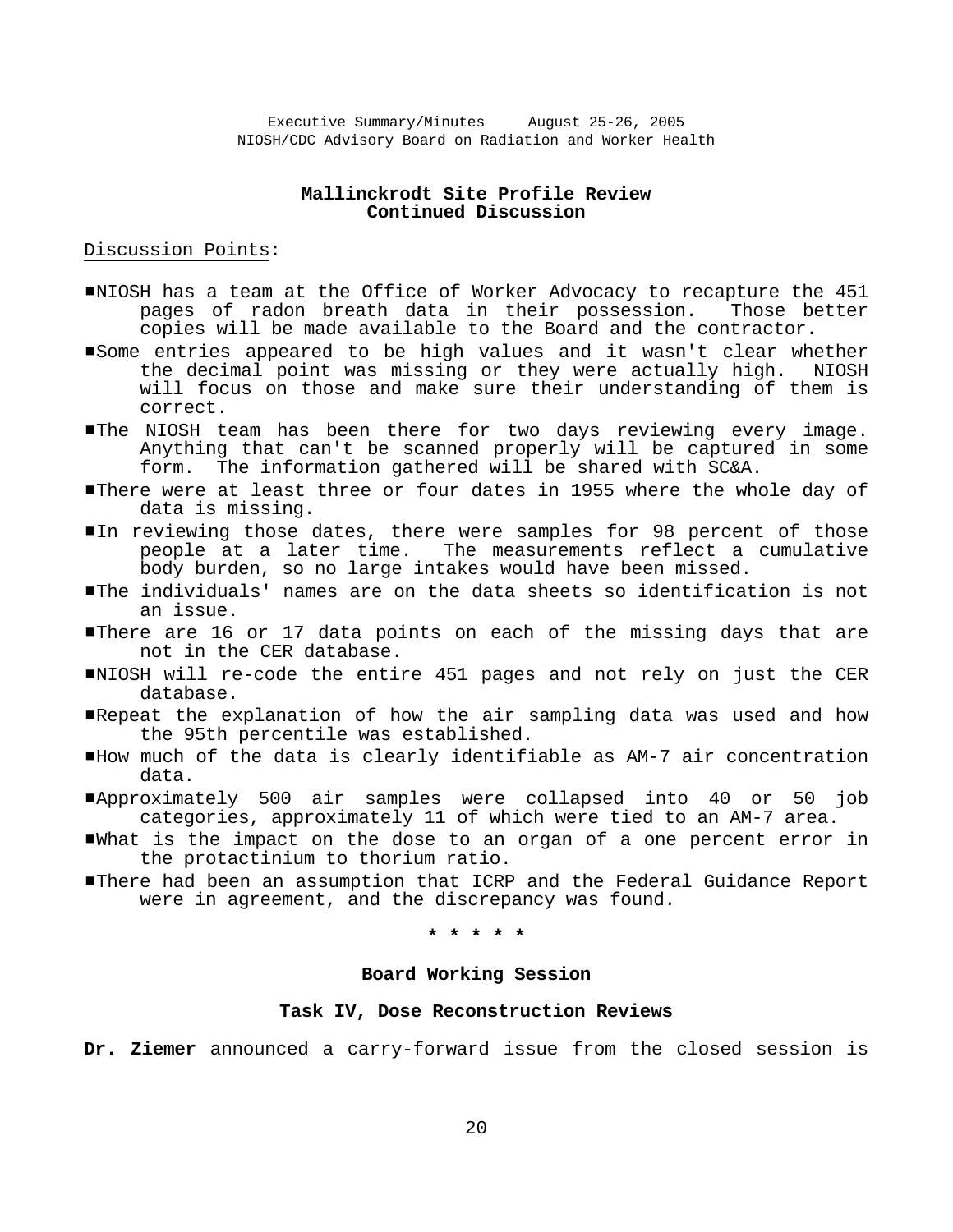#### Executive Summary/Minutes August 25-26, 2005 NIOSH/CDC Advisory Board on Radiation and Worker Health

related to Task IV, the scope discussion in terms of basic and advanced dose reconstruction reviews. Scope discussions are appropriate in the open session, so it was reserved to this time. **Dr. Ziemer** suggested discussion as to what the Board might wish from SC&A next year with respect to advanced dose reconstruction reviews versus basic reviews.

It was noted that in the task description provided by the contractor it was indicated that perhaps all of the dose reconstruction reviews to date are more advanced than basic, but less advanced than advanced.

**Dr. Wade** added he would like to see from the Board what it would like to have the contractor prepare and submit before the next meeting so that the decision could be made in light of that information.

**Dr. Ziemer** remarked closure was not reached on cost relative to this particular item because what the Board wants the contractor to do has not been defined in terms of advanced and basic reviews.

**Ms. Munn** suggested that, allowing some judgment on the part of the contractor, the Board might consider looking at the upcoming 22 cases and identifying a range of percentage to be identified as advanced review cases. She reminded the Board SC&A had indicated it is sometimes difficult to identify what should be an advanced review case until there's been an opportunity to look at it.

Some concern was expressed about leaving the choice to the contractor's judgment as opposed to assigning cases to receive basic or advanced reviews.

**Mr. Espinosa** didn't want to tie the contractor's hands and was in favor of their having the ability to decide, but was concerned the cost could get out of hand. He was more comfortable with stipulating a percentage.

**Dr. Anderson** questioned the purpose for doing the advanced reviews. He suggested the focus of advanced reviews might be the best-estimate cases. Conversely, an advanced review of min/max cases could show if there were any differences in the results.

**Mr. Presley** remarked the original intent was an audit of cases. He proposed SC&A might do the next 22 cases as basic reviews, then come back with their suggestion for which ones might be ripe for an advanced review and why. He observed that was what he considered the audit, and the Board would then decide which ones would be advanced reviewed.

**Dr. Melius** drew attention to SC&A's proposal in which they indicate two elements of the advanced review they have not pursued and are not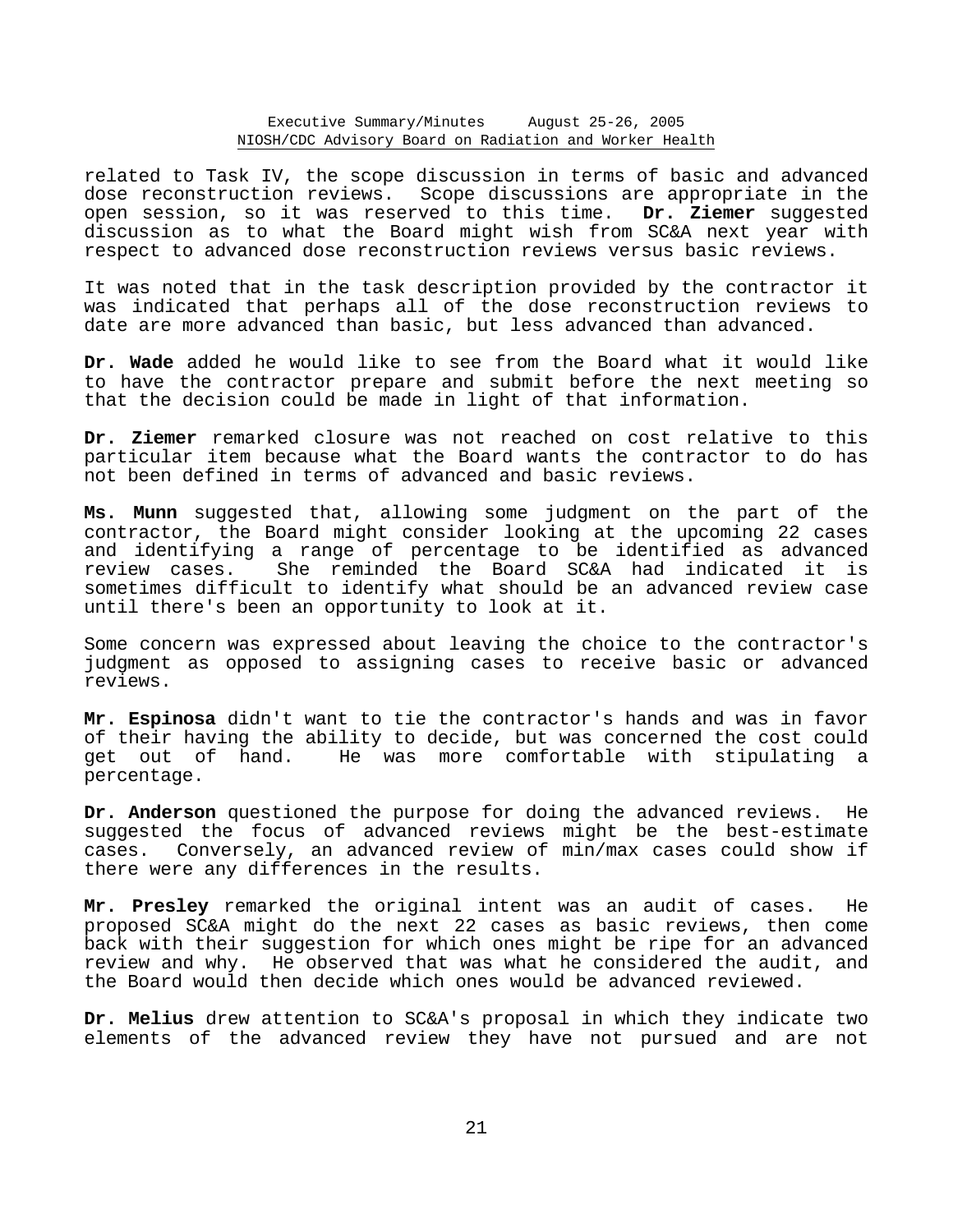#### Executive Summary/Minutes August 25-26, 2005 NIOSH/CDC Advisory Board on Radiation and Worker Health

intending to pursue. The first is to evaluate other relevant sources of data and the second is the issue of an adequate effort to research co-located workers and other records to characterize the individual's work history. He observed the first issue might be included in a site profile review, if a site profile has been done. If not, some level of effort should be made to address that objective. If a site profile is in development, perhaps the case review could be deferred.

Continuing with the second element, **Dr. Melius** noted that evaluation of the effort to verify the characterization of an individual's work history should still be done on an advanced review. It was a component the Board wanted done from time to time. Survivor interviews are not going to provide much of that information. **Dr. Melius** reminded the Board that was the point of a lot of discussion about re-interviewing claimants, and this was their compromise. It's an important part of an advanced review and one he did not want to see dropped.

Noting there are some practical limits needed in that SC&A can't spend months talking to everybody at a particular site, they are doing it on a modified scale when they talk to people during a site profile review. Those interviews are not in enough depth to deal with individual cases, however.

**Dr. Ziemer** commented that SC&A had indicated they believe their dose reconstruction reviews are more thorough than what the Board had originally defined as basic, though not at the depth of an advanced. They used the term comprehensive. Since they've kept the Board informed all through their review process, the Board was aware they may have been a bit more thorough than anticipated, but continued along that path. For that reason, the contractor should not be faulted. But if it's the Board's desire that something less is wanted in a basic review, that should be defined. If there is uneasiness about the current level and its cost implications, that should be considered if the Board wants a sharp demarcation between basic and advanced reviews.

Observing that what SC&A refers to as comprehensive comes very close to an advanced review with only a few components missing, he noted the contractor was bidding on the basis of 60 comprehensive reviews. Since the Board has no "comprehensive" category, the Board has to decide what it wants and in what numbers.

The original breakdown was 40 basic reviews and 20 advanced, so the reviews currently underway are supposedly advanced.

**Mr. Griffon** asked to hear the contractor's interpretation of the difference in advanced and basic. Indicating he was happy with the product received, **Mr. Griffon** observed that if one looked over the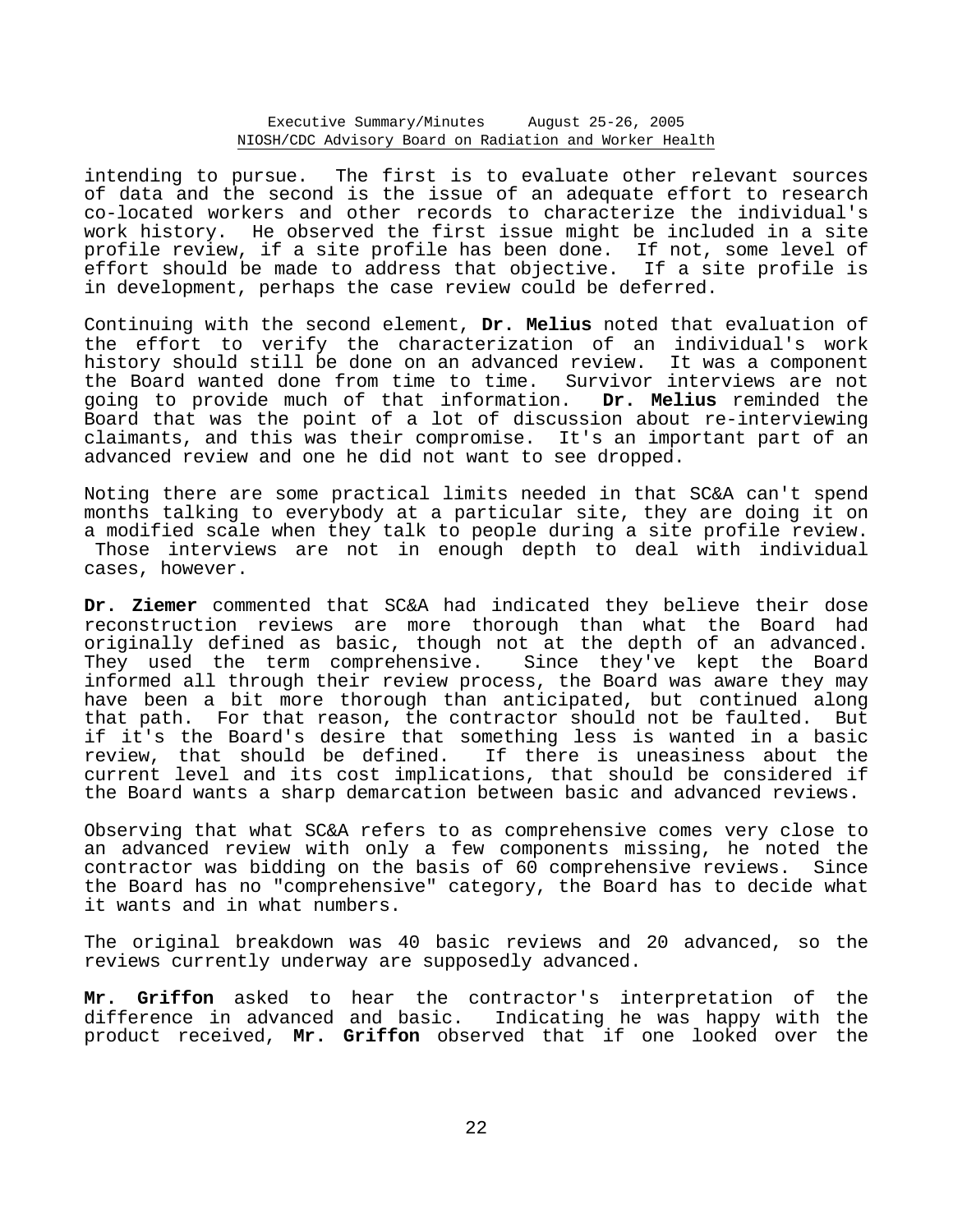scope items in the original basic review definition, nothing has been added by SC&A. He acknowledged there had been a learning curve, particularly in the first 20 reviews, but felt the Board deserved some reviews done with the advanced scope in mind, with judgment reserved until they received the product.

**Dr. Wade** announced the first set of 62 reviews was to be 40 basic, 20 advanced and two blind. The 40 basic reviews had been delivered. The Board can tell SC&A it expects the next 22 to be advanced reviews. The Board can imagine what it would like to schedule for next year. He noted all options are open and it's a matter of deciding what to ask SC&A to do.

**Dr. Hans Behling** explained SC&A's difficulty in doing an advanced review on an assigned case might be in a situation where there was full dosimetry data on a claimant. An advanced review would call for verification of coworker data, a last resort when there is an absence of primary data. What would be the point in such a case? Another situation would be a min/max case where only the most simplistic reconstruction was done because it was enough to go over 50 percent. What would be accomplished by pursuing a case where even partial dose reconstruction put the claimant over 50 percent?

**Dr. Melius** suggested that it simply be reported as such if a particular element is not appropriate for a case. It's what SC&A bid on doing and what they're expected to do.

**Ms. Munn** remarked if there is a case where it is appropriate for SC&A to search other records, the Board hasn't identified it for them yet. If that is going to be incorporated into the Board's view of an advanced audit, it probably needs to be done now.

**Dr. Anderson** suggested the Board might want a checklist so that SC&A can say it wasn't appropriate in a particular case to look for coworker data or whatever the case may be. He added that if SC&A is saying the Board received more than what was called for in a basic review, what is that extra thing that would not be included?

**Mr. Griffon** proposed that one answer to **Dr. Behling**'s dilemma in pursuing coworker data might be to look at, for example, people the claimant mentioned working with to see if they had exposures much higher or lower than the claimant, or if they were monitored for something different, or any number of other things.

**Dr. Wade** read the language from the original task, and commented the question was whether the Board agreed with it or if they wanted something else.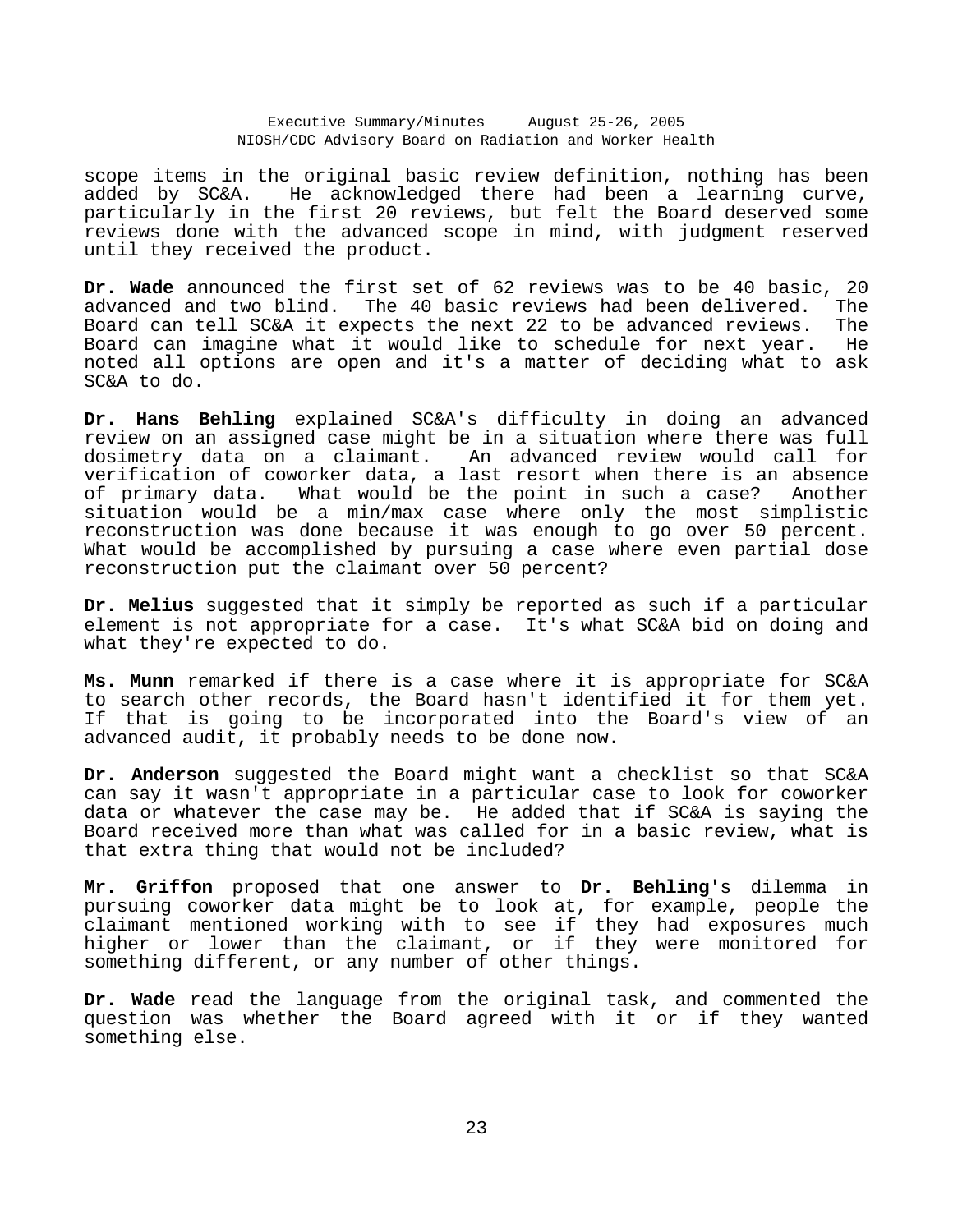**Dr. Ziemer** added that if **Mr. Griffon**'s suggestion were followed, it would be hoped it would confirm everything to be in order. But if not and some pattern or discrepancies were found, SC&A might come back and say the dose reconstructors need to add something to the process.

**Dr. Melius** discussed a proposal that would allow the reviews to continue, but still provide an opportunity for further evaluation and perhaps better decisions. He suggested the more complicated cases being reviewed in this round may raise new issues.

**Dr. Ziemer** acknowledged **Dr. Melius** had probably intended his proposal as a motion, but suggested he refine the wording and provide it in written form for a vote the following day. A motion clarifying scope will enable the contractor to come back with a refined or revised cost estimate, if necessary.

**Mr. Gibson** remarked that, regardless of how the Board defined the scope, there is nothing basic about reviewing dose reconstructions and trying to dig into all the information.

**Dr. Melius** offered they should also thank SC&A for being so specific in laying out their scope this time; it had been helpful to the process.

**Dr. Wade** reminded the Board that it had set a goal of two-and-a-half percent of dose reconstructions to be reviewed, and at some point the members should step back and evaluate what they're likely to do on that.

Speaking on behalf of SC&A, **Dr. Mauro** noted they were in the midst of completion of the last 22 cases assigned for review, which were being done as comprehensive reviews. He noted they're in a position where they have in mind what will be delivered. But there may be some cases that the two items identified in their proposal might add more value, they might gain more out of their understanding of the strengths or limitations of a given dose reconstruction. **Dr. Mauro** called for Board guidance on whether SC&A should look at this last set more aggressively, that they exceed what they had been doing in the previous reviews.

**Dr. Ziemer** commented that the instruction on the last set is that they are advanced reviews. He suggested SC&A might think about what it means to go into depth on something that appears to be straightforward.

**Mr. Griffon** added that if SC&A feels strongly there's nowhere to take a certain case, that's all that can be done, just put not applicable. But the scope has to be considered; even if it looks simple, there may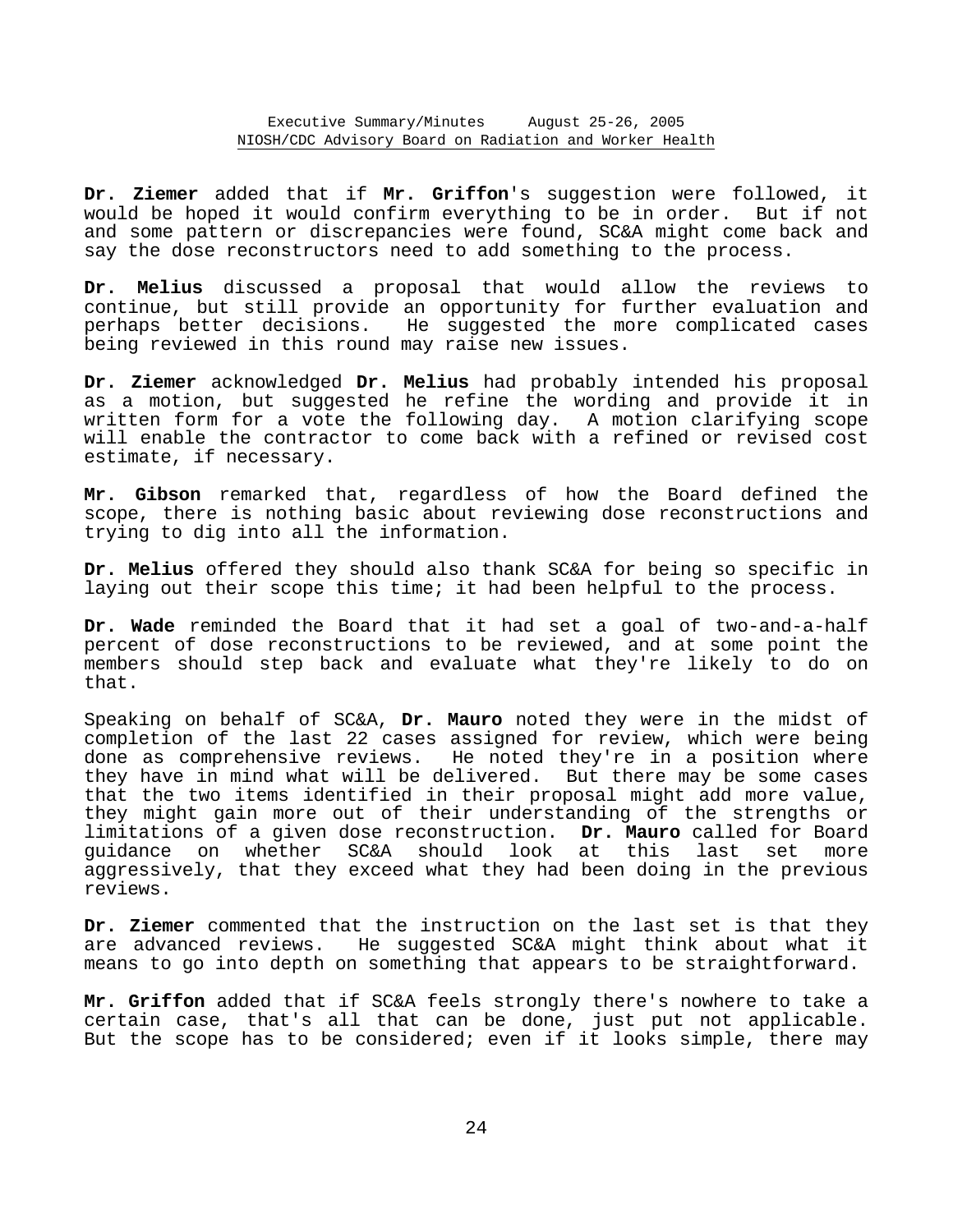be something there.

Explaining the Board's position, **Dr. Ziemer** remarked they are not judging whether or not SC&A can do an advanced review. He cautioned SC&A should not decide that if a thing looks simple, it's not subject to an advanced review. The idea is that SC&A should at least think about whether there are other things that should be looked at to confirm the data is correct -- or whatever the issue might be.

**Dr. Behling** explained a question he had raised earlier with **Dr. Wade** as to what privileges SC&A is given. He noted there are certain issues that have not been addressed yet, such as who he was entitled to contact.

Noting that it may have to be done on a case-by-case basis, **Dr. Ziemer** inquired what the procedure would be if the contractor says it has to access certain information to complete the case in an advanced review. **Dr. Wade** agreed, commenting he had suggested **Dr. Behling** approach him with the particular issues and they would be handled on a case-by-case basis.

#### **Task VI, Project Management**

**Dr. Ziemer** announced that an issue that emerged from the scope discussions was a matter of SC&A being asked to meet with various Congressional staffers to review the contractor's work product. SC&A has been instructed to proceed and make such briefings when asked. In some cases permission for Board presence has also been requested. At a minimum, SC&A has been asked to keep a record of such visits and the items discussed so that the Board has it on record.

In the scope of the work product budget for this year those visits have been budgeted, so if Congress funds that, they will in fact be covering the cost of doing that. Nonetheless, it is not a big part of the budget.

A related issue, however, is the ground rules under which the contractor makes those visits. Some members of the Board have expressed concern that a Board member should be present. Those on the Hill don't always want Board members present, preferring a candid discussion with the contractor. **Dr. Ziemer** indicated he was seeking a sense of what the Board feels should be the ground rules, keeping in mind that in the end the people on the Hill will have the final say.

While **Ms. Munn** had drafted a written motion, **Dr. Wade** requested an opportunity to speak before the discussion begins. He commented that NIOSH very much respects the Board and looks for its advice, but is not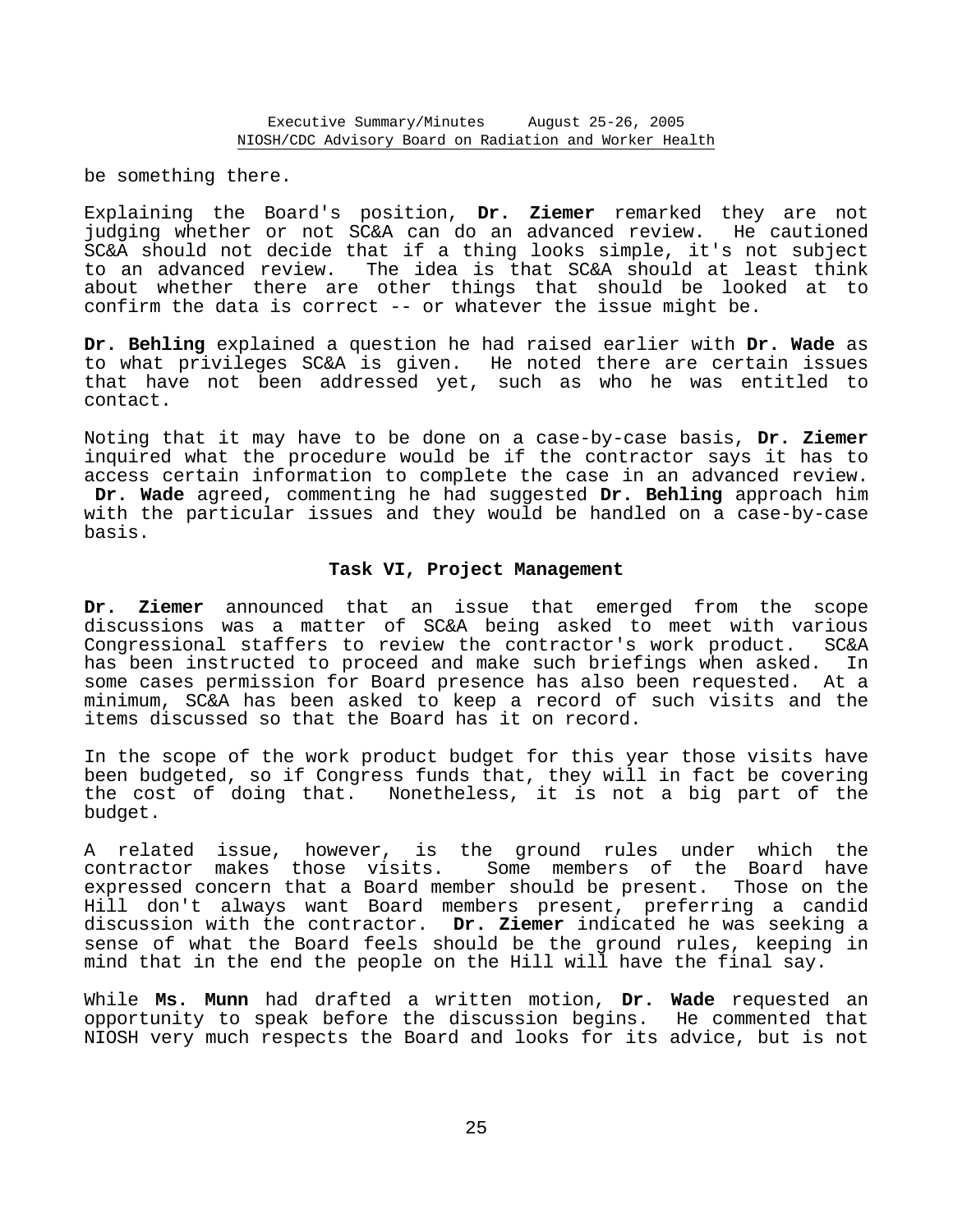prepared to create the impression it surrendered its right to make the decision on Hill visits by a government contractor. NIOSH will make the final decision, guided by the Board's information. Noting that to this point it had been his agency's position that the Hill would have unfettered access to SC&A, **Dr. Wade** indicated he assumed that would remain the position.

**Ms. Munn** remarked the concern was not interaction with elected officials, nor the press, the public or other organizations. The concern is that the material being discussed might still be incomplete. She explained this had been the situation recently when the contractor was asked to provide a briefing on documentation that had not been through the vetting process of either NIOSH or the Board. That request had been coupled with a request that no member of the Board be present, raising a reasonable concern that misunderstanding and misinformation could derive from a draft document no one had seen.

Acknowledging it could be anticipated that any elected official would be interested in staying abreast of what was transpiring with anything that affected their district, **Ms. Munn** indicated those were the thoughts in mind when the statement of policy was drafted. She reiterated the concern is that information provided not be partial or incomplete is the sense and spirit in which the statement of policy is written.

**Dr. Ziemer** commented that in a majority of cases the requests are going to involve documents not yet finalized. He indicated his belief that SC&A had done a good job in making it clear that these are draft documents. In many cases the Board has not seen them yet so they don't represent the position of the Board. The other part, however, is that<br>a Board member cannot speak for the Board. While a member may be a Board member cannot speak for the Board. While a member may be present and hear what transpires, that member is not in a position to contradict, deny or agree on behalf of the Board. **Dr. Ziemer** suggested that should be kept in mind during this discussion.

Noting that time was running short, **Dr. Ziemer** acknowledged the statement of policy comes as a motion and called for a second in order to get it on the floor in today's session. Having been duly seconded, **Dr. Ziemer** inquired if copies were available for the public. In the absence of copies, **Dr. Ziemer** read the formal motion into the record: (Reading) As an appointed body mandated by the Energy Employees Occupational Illness Compensation Program Act, EEOICPA, the Advisory Board on Radiation and Worker Health (the Board) works with multiple Federal agencies to fulfill the requirements laid down by the statute. The business of the Board is conducted with full transparency under the Federal Sunshine laws requiring open disclosure and public access to information. The Board routinely deals with matters that are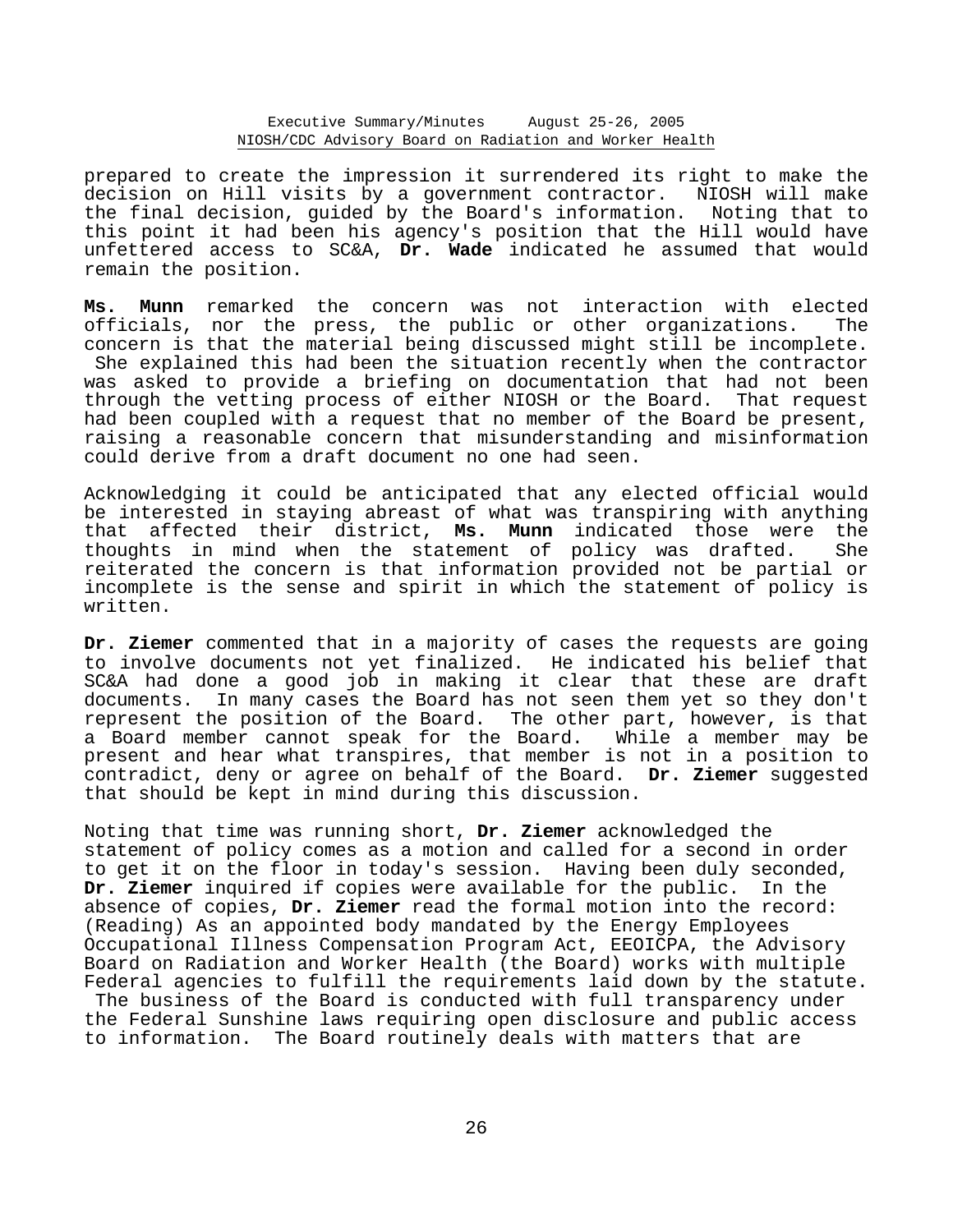#### Executive Summary/Minutes August 25-26, 2005 NIOSH/CDC Advisory Board on Radiation and Worker Health

complex, variable, frequently technical, and highly emotional. It is necessary that the Board contract for several technical or administrative services in order to completely address discrete issues within the Board's responsibilities. The resulting documents require extensive review, technical discussion and revision before the product can be released as properly vented (sic) and then authorized for distribution. Although draft documents are often widely distributed, they cannot be viewed as material yet ready for presentation or comment.

Because of the incomplete and potentially misleading nature of information contained in draft documents, it is the policy of the Board to provide briefings, interviews or other informational exchanges from Board members, our subcontractor, affiliates and associates only when the final document has been accepted by the Board. It is our further policy that at least one member of the Board be present or in telephone contact at the time such a discussion takes place.

Adopted this 26th day of August, 2005; St. Louis, Missouri. **Dr. Ziemer** suggested action be deferred until the following day.

**Dr. Melius** remarked the Board had dealt with this issue in a slightly different form at the time of the Bethlehem Steel site profile. **Dr. Ziemer** noted the Board had taken specific action that future reports would not be withheld, with a suitable disclaimer first proposed by the late **Dr. Antonio Andrade**.

**Dr. Melius** expressed his opposition to the motion, noting the contractor's relationship and credibility with Congressional staffers is of benefit to the program. He commented there was a lot to lose by trying to prohibit or limit this activity in some way. He reminded the Board that, given their record in getting some documents from draft to final stage, some meetings could be delayed years.

Citing 36 years' experience in dealing with the Federal government, **Mr. Presley** agreed SC&A had done a wonderful job, but disagreed that their participation on the Hill was needed. He expressed a belief that any time there is a call for Board work on the Hill, the Board should ask to be allowed to participate.

**Dr. Anderson** objected to the use of the term "all draft documents". That just forces a technical issue that once something has been adopted by the Board, it's too late for the public to comment on it. He clarified that he wouldn't want SC&A to share a document that was still their internal draft, but he didn't think they were doing that.

Agreeing with **Dr. Melius**, **Mr. Owens** remarked the credibility of the Board is always on the line. He acknowledged all the Board members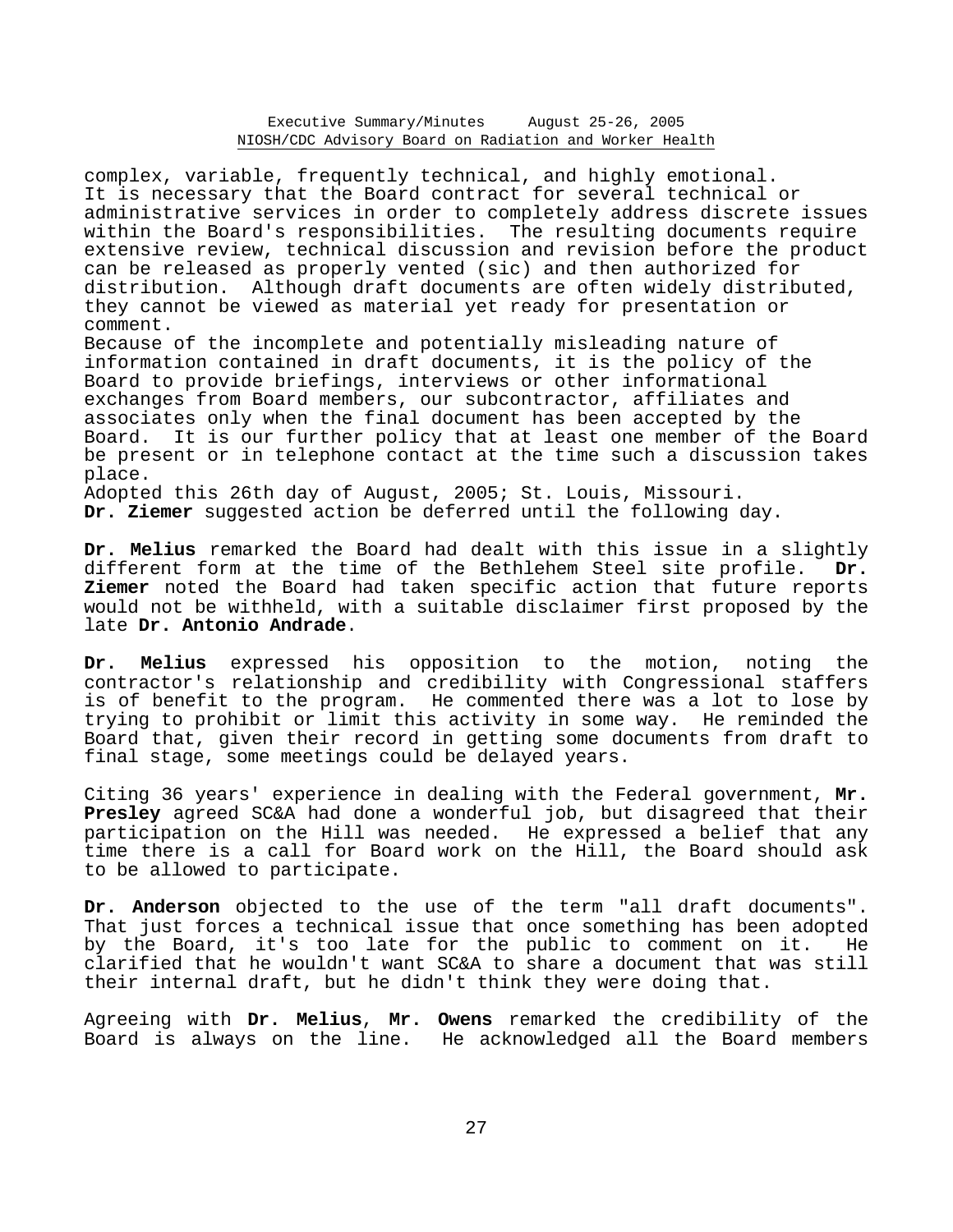Executive Summary/Minutes August 25-26, 2005 NIOSH/CDC Advisory Board on Radiation and Worker Health

realize they serve at the pleasure of the President, and that this is a political process. Describing adoption of this language as a tragic move, **Mr. Owens** suggested it would send an incorrect message to Congress and a bad message to those who watch the workings of the Board.

**Dr. Melius** commented there is a process in place that allows the Board to be informed about the Congressional visits, and he would have no objection to a policy that provides the Board may request permission to participate in the visit. But the Board's policy shouldn't be that they "will" attend because it is still the prerogative of the Congressional office who they want to invite into those offices. He suggested a process where the Board would be notified about the visits, members who want to participate can communicate that to appropriate staff setting up the meeting, then it's up to them to decide if they want that participation.

**Dr. Ziemer** observed that a policy offering the opportunity for a Board member to be present would meet NIOSH's needs in that it wasn't a requirement but an offer, and it would allow the Hill the prerogative not to make the offer. The action on the motion was postponed until tomorrow.

**\* \* \* \* \*** 

The Chair declared a recess until 7:00 p.m. when public comment would be taken. He requested that any members of the public who wished to speak but had not yet signed up, do so at once.

**\* \* \* \* \*** 

#### **Public Comment Period**

The following is a list of members of the public who spoke. A full transcript of their comments is available on the OCAS web site, www.cdc.gov/niosh/ocas.

**Mr. John Ransport**, General Steel Industries; **Ms. Christine Ransport**; **Dr. Dan McKeel**; **Ms. Denise Brock**, Mallinckrodt Special Exposure Cohort petitioner; **Ms. Louise McKeel**; **Father Jim Mitulski**, survivor; **Mr. Richard Miller**, Government Accountability Project.

**\* \* \* \* \*** 

## **Friday, August 26, 2005**

The second day of the 32nd meeting of the Advisory Board on Radiation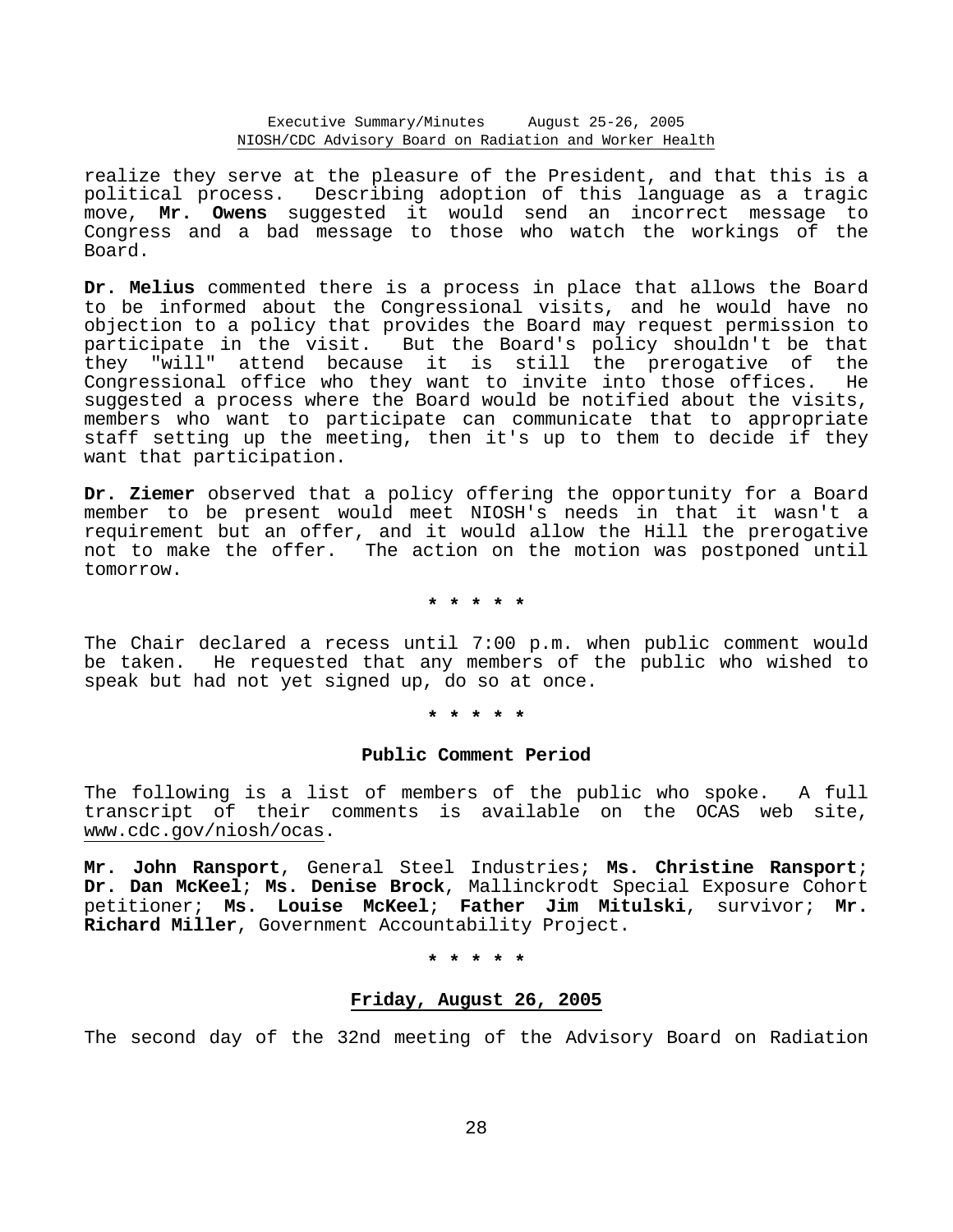and Worker Health was called to order by **Dr. Paul Ziemer**, Chairman. He reminded everyone to register their attendance in the book provided.

**Dr. Ziemer** extended the Board's welcome to **Ms. Judith Dungan**, who was in attendance as **Senator Kit Bond**'s representative.

**Dr. Lew Wade**, Designated Federal Official, spoke briefly to remind the Board they will be addressing the Mallinckrodt Special Exposure Cohort petition today. He observed there will always be tension between the passage of time, the need for timeliness and the need to be complete in their scientific deliberations, a tension the Board will face in everything it does. Speaking from his perspective as DFO, **Dr. Wade** commented that he felt the Board should review the material today and move to making a decision. While the process has added value, it has been difficult for petitioners and claimants.

**\* \* \* \* \*** 

# **Special Exposure Cohort Petition Mallinckrodt Chemical Works**

**Mr. Stu Hinnefeld, NIOSH/OCAS** 

Speaking on behalf of NIOSH, **Mr. Hinnefeld** indicated that his comments would be brief. Any presentations he would have made had already been made, and so he had not prepared a slide show.

He observed that a lot of people had worked very hard to get the best science available regarding the questions raised. He added that's what NIOSH expected to do, and what should be expected of them.

**Mr. Hinnefeld** expressed recognition of the difficulty of engaging in a site profile review at the same time as an SEC petition evaluation for that site. He proposed that NIOSH and the Board work together for a set of procedures to ensure a similar situation doesn't arise on other petitions at other times.

# **Ms. Denise Brock, Petitioner**

**Ms. Brock** cited the FY '05 Labor/HHS Appropriations Act and the Energy Employee's Compensation Act of 2000 as providing mechanisms for which timely, uniform and adequate compensation should be provided for employees made ill from radionuclide exposure.

Thanking **Senator Town**, **Congressman Akin** and their staffs for their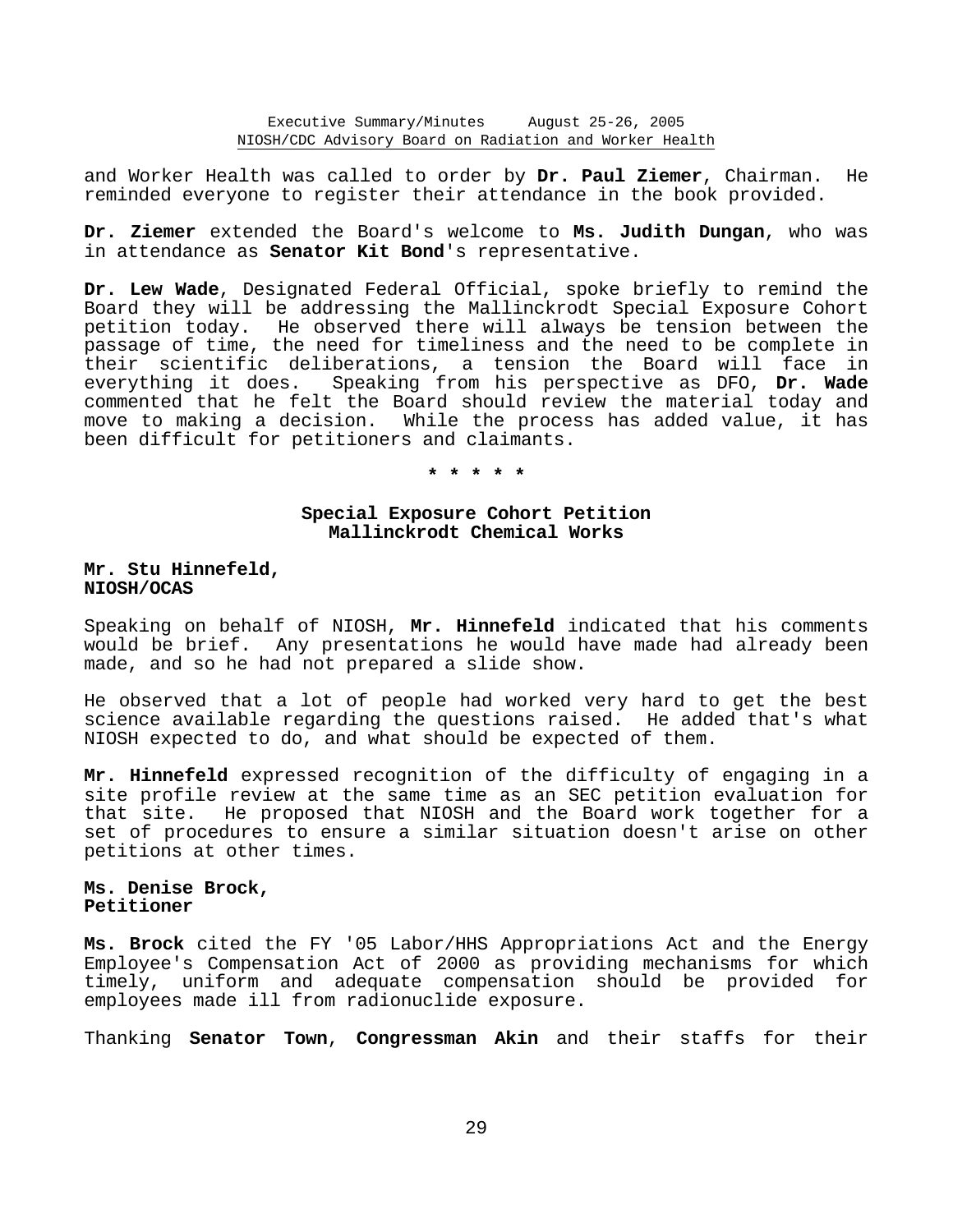continued support, **Ms. Brock** also welcomed and thanked **Ms. Dungan** for her presence, and passed along **Senator Bond**'s comment that the former Mallinckrodt workers are part of an endless bureaucratic process.

**Ms. Brock** provided a chronology of events from past meetings regarding the Mallinckrodt facility. She reviewed the feasibility issue with respect to technical, cost, and time constraints. Remarking that NIOSH has far exceeded the time contemplated by Congress for SEC petition processing, **Ms. Brock** noted it has taken 13 months to assess this petition filed in July of 2004.

**Ms. Brock** concluded her comments by asking the Board to approve the SEC petition for the Mallinckrodt workers from 1949 to 1957.

**\* \* \*** 

Opining that NIOSH lacked adequate data or information to accurately reconstruct doses based on his interpretation of 42 CFR 83, **Dr. Dan McKeel** offered the following reasons:

- #There are 107 Mallinckrodt EEOICPA claims from the 1949 to 1957 time period awaiting dose reconstruction, providing evidence that dose reconstructions cannot be performed in a timely manner.
- **The CER database is limited and biased.**
- #The 20 percent sample of radon breath data NIOSH proposes to use is too small a sample and thus fails to meet the 42 CFR 83 test.
- #SC&A and NIOSH have significant differences with respect to the six priority Mallinckrodt issues.

**Dr. McKeel** concluded by stating the Board should recommend SEC status for the 1949 to 1957 class of Mallinckrodt uranium division workers.

**\* \* \* \* \*** 

**Dr. Arjun Makhijani** from SC&A spoke briefly on a correction to be made in the Mallinckrodt site profile review report with respect to calculated values for the AM-7 area air concentrations. He explained he and **Dr. Neton** had discussed a misunderstanding of a statement in the site profile and the issue had been clarified. **Dr. Makhijani** indicated a corrected replacement page to the report will be provided.

**\* \* \* \* \*** 

# **Board Discussion**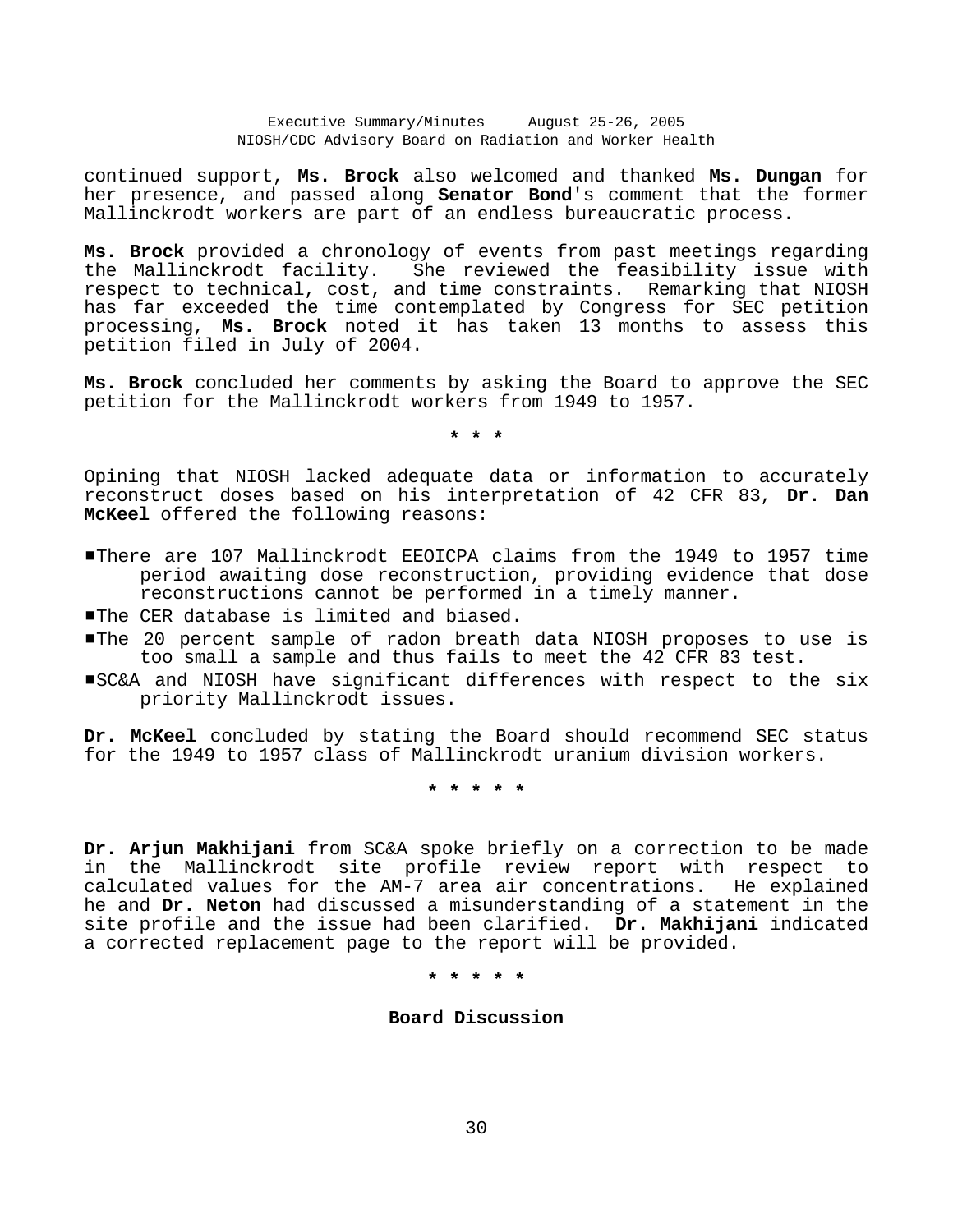Executive Summary/Minutes August 25-26, 2005 NIOSH/CDC Advisory Board on Radiation and Worker Health

**Dr. Ziemer** explained the options available to the Board relative to proceeding with the petition.

- **A motion was made and seconded that the Board recommend a Special Exposure Cohort be accorded to all Department of Energy employees, contractor or subcontractor employees who worked at the uranium division of the Mallinckrodt facility from 1949 to 1957 and whom were employed for a number of work days aggregating to at least 250 work days.**
- **This motion was read by Dr. Melius:** The Board respectfully recommends a Special Exposure Cohort be accorded to all Department of Energy employees or its contractor or subcontractor employees who worked at the Uranium Division of the Mallinckrodt Destrehan facility from 1949 to 1957 and whom were employed for a number of work days aggregating at least 250 work days occurring under this employment, in combination with work days of employment occurring within the parameters (excluding aggregate work day requirements) established for other classes of employees included in the SEC.

The floor was opened for discussion on the motion. **Dr. Roessler** commented on defining what is meant by adequate information to do sufficient dose reconstruction, and also to be uniform in decisions for the purpose of equity.

**Dr. Melius** declared the Board needed to deal with the Mallinckrodt SEC petition today. To address those equity issues, however, **Dr. Melius** suggested procedures and criteria should be developed for evaluating future SEC petitions.

**Ms. Munn** observed NIOSH has shown that dose reconstructions can be done on this group of workers in the petition. **Mr. Griffon** argued that critical elements are missing for calculating accurate dose reconstructions.

Following extensive Board discussion, **Dr. Ziemer** put the motion to a vote. The motion carried.

**Dr. Ziemer** emphasized to the audience that the Board's recommendation to the Secretary, following the regular procedure of a letter to be generated for that purpose, will be to support the petitioners. This recommendation will accompany the NIOSH recommendation to the Secretary. The NIOSH recommendation is that dose reconstructions be done. The Secretary of Health and Human Services will take both recommendations into consideration as he makes his decision. **Dr. Ziemer** stressed it is the Secretary who makes the decision, not the Board. The Board simply makes a recommendation.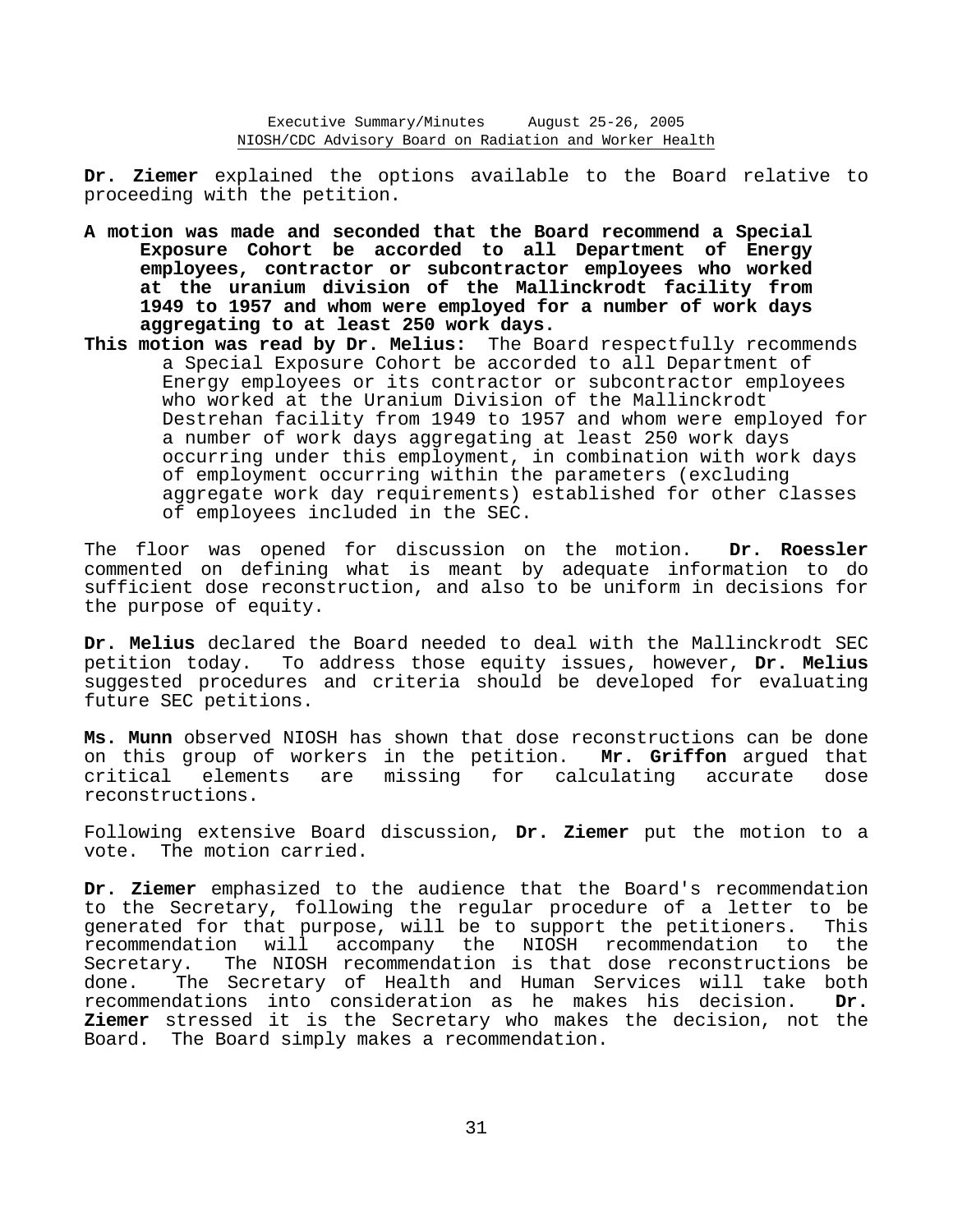# **\* \* \* \* \***

## **Board Working Session Conflict of Interest Disclosure Statements**

# **Ms. Liz Homoki-Titus, Office of General Counsel**

**Ms. Homoki-Titus** reminded the Board that at their last meeting members had expressed an interest in having their conflict of interest statements posted on the OCAS web site. **Ms. Homoki-Titus** explained that she had reported that interest to her office where it had been discussed. However, it is not HHS policy to allow such information to be posted. The compromise is to request a formal motion from the Board and approval by consensus in order to make such posting.

Updated information for all the Board members was provided, formatted to include name, position, biographical information, the waiver statement, year issued and recusal sites. **Ms. Homoki-Titus** invited Board members to review their individual statements and report any changes needed to **Dr. Wade**, who will relay them to the Office of General Counsel.

**A motion was made and seconded expressing the Board's desire to allow individual conflict of interest disclosure statements for each member to be posted on the OCAS web site. The motion passed unanimously with minimal discussion.** 

**\* \* \* \* \*** 

## **Capitol Hill Policy**

**Dr. Ziemer** referred the Board to a written motion, already on the floor and preliminarily discussed in yesterday's meeting. The floor was opened for additional discussion of the motion.

Following a discussion regarding procedural issues, **Dr. Melius** read a motion he would propose, should the current motion fail. It was as follows:

Recognizing that the credibility of the EEOICPA program and the work of this Advisory Board can be enhanced by communicating these efforts to Congressional staff, it is the policy of the Board to encourage such meetings when they are requested. The scheduling of such meetings should be communicated to all Board members. Board members who wish to participate in the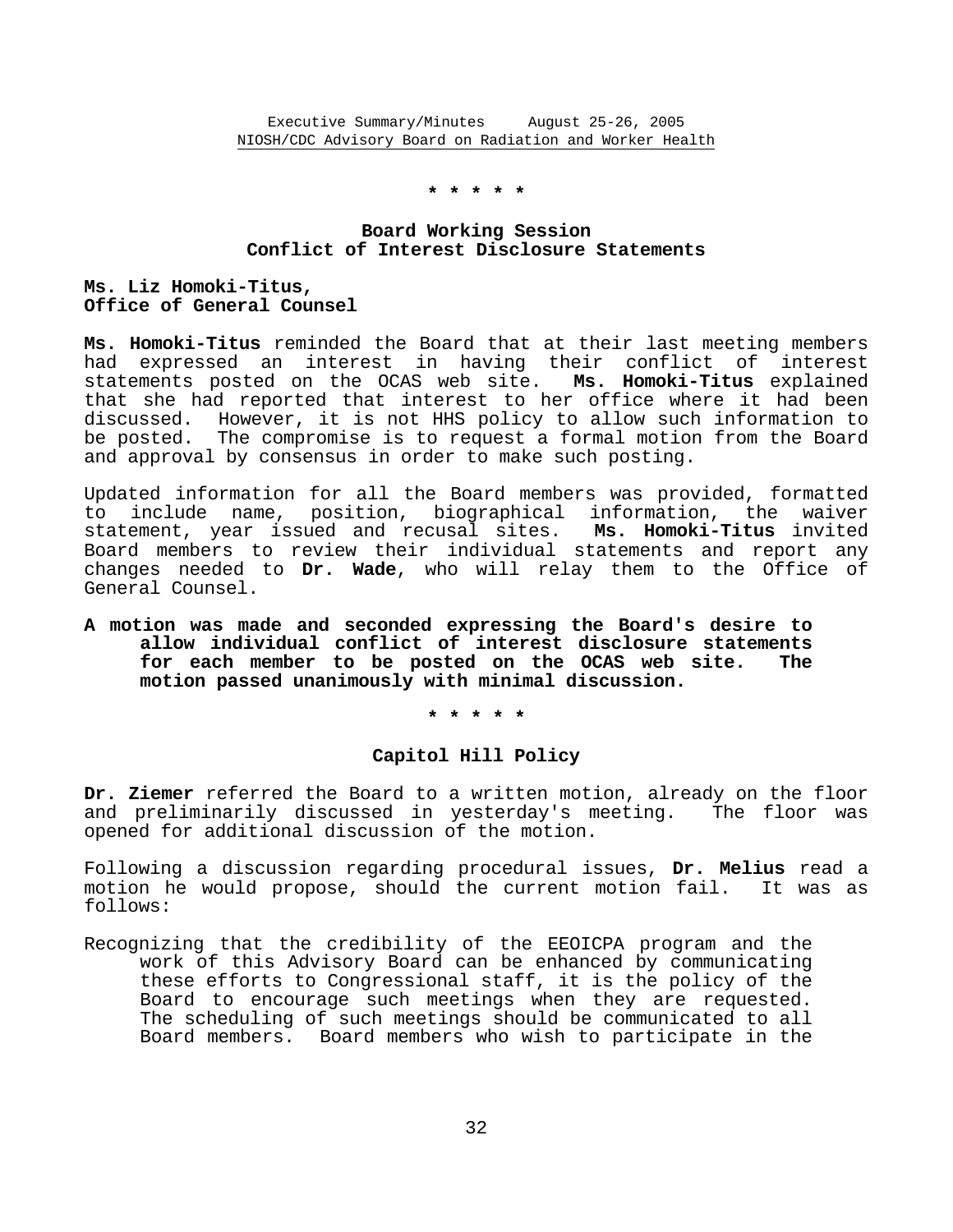Executive Summary/Minutes August 25-26, 2005 NIOSH/CDC Advisory Board on Radiation and Worker Health

meeting should inform the Board Chair and contractor, who will then communicate with the Congressional staff to determine whether the staff would like to also invite the Board member or members to attend the meeting.

The Board also understands that our contractor must notify NIOSH about these official visits and should ensure that their staff takes appropriate precautions to properly characterize the status of the information being communicated. Further, Board members participating in such meetings will appropriately communicate any potential conflict of interest issues to the Congressional staff.

**Dr. Ziemer** explained the issue could be handled by a motion to substitute what he called "the Melius motion" for "the Munn motion," at which time the motion on the floor for discussion would be the Melius motion.

## **A motion was made and seconded that the Melius motion be substituted for the Munn motion. The motion carried.**

Questions raised and issues discussed included the following:

- #Congressional inquiry should be made to the Board rather than to the Board's employee, their contractor.
- #The ultimate decision on how to handle Hill visits would be made by NIOSH, guided by the Board's policy.
- #Who would pay for travel expenses of any Board members attending such meetings.
- #Visits were not opportunities to espouse personal opinions.
- #Board members might attend in a different capacity than Board member, such as site expert.
- It would have to be made clear that member was not representing the Board.
- The Chair put the motion to a vote and, with grammatical **corrections, it carried unanimously.**

**Dr. Wade** reiterated that NIOSH accepts the motion and its intent and will make every effort to follow it. However, the contracting officer and the Secretary reserve the right to manage a government contractor, SC&A, as they see fit regarding Hill visits.

**\* \* \* \* \*** 

#### **Approval of Minutes**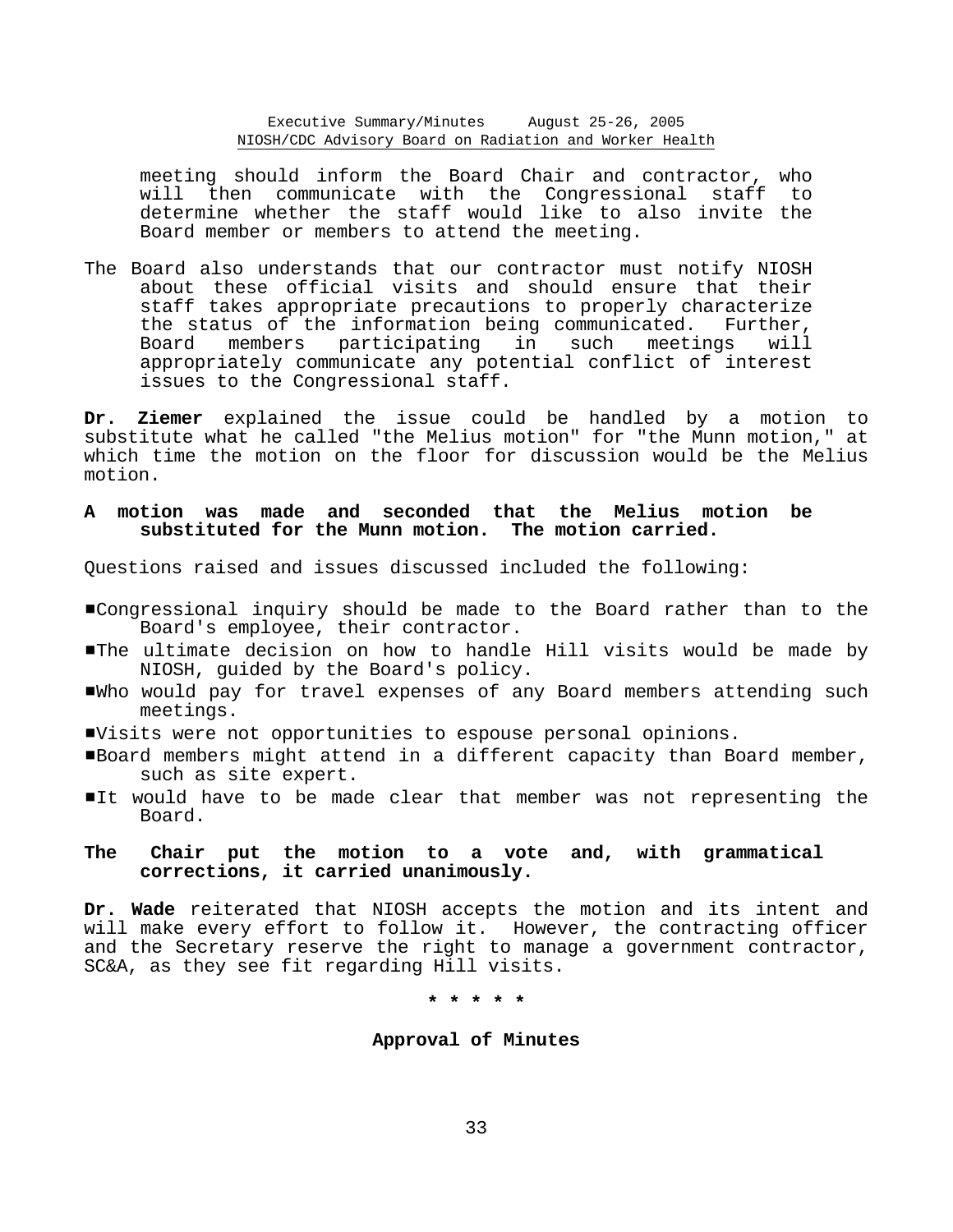Two sets of minutes were before the Board for approval, one being the minutes for the Subcommittee meeting on April 25, 2005; the other being the minutes for the meeting of the full Board on April 25, 26 and 27, 2005, in Cedar Rapids, Iowa.

- **A motion was made and seconded that the minutes of the Subcommittee meeting held April 25, 2005 in Cedar Rapids, Iowa be approved. The motion passed unanimously.**
- **A motion was made and seconded that the minutes of the Thirtieth meeting of the Advisory Board on Radiation and Worker Health, held April 25, 26 and 27, 2005 in Cedar Rapids, Iowa, be approved. The motion passed unanimously.**

## **\* \* \* \* \***

## **Site Profile Prioritization**

Opened for discussion was the issue of how to prioritize the six sites designated in yesterday's meeting as priorities for future site profile reviews. **Dr. Wade** confirmed those sites were Fernald, Los Alamos National Laboratory, Mound, X-10 at Oak Ridge, Pinellas, and Linde Ceramics, with Argonne West and Lawrence Livermore as alternative sites.

Discussion centered around whether any of the sites had SEC petitions under NIOSH evaluation; pending site closings at Fernald, Mound, Pinellas and Linde Ceramics; numbers of claimants from various sites; and potential issues relative to classified data.

**A motion was made, seconded and amended that SC&A and NIOSH will review the issues surrounding the designated sites and present a proposed order of priority at the October Board meeting. The motion carried.** 

#### **\* \* \* \* \***

#### **Other Board Items**

The question had been raised by Mallinckrodt petitioners as to what the Department of Labor's position would be on non-covered cancers should the SEC petition be approved. **Dr. Wade** reported he had spoken with a representative from DOL in an effort to find an answer. It was now his understanding DOL would reserve judgment on non-covered cancers pending the Secretary's determination. He added that the Secretary's determination could be affected by the Board's recommendation.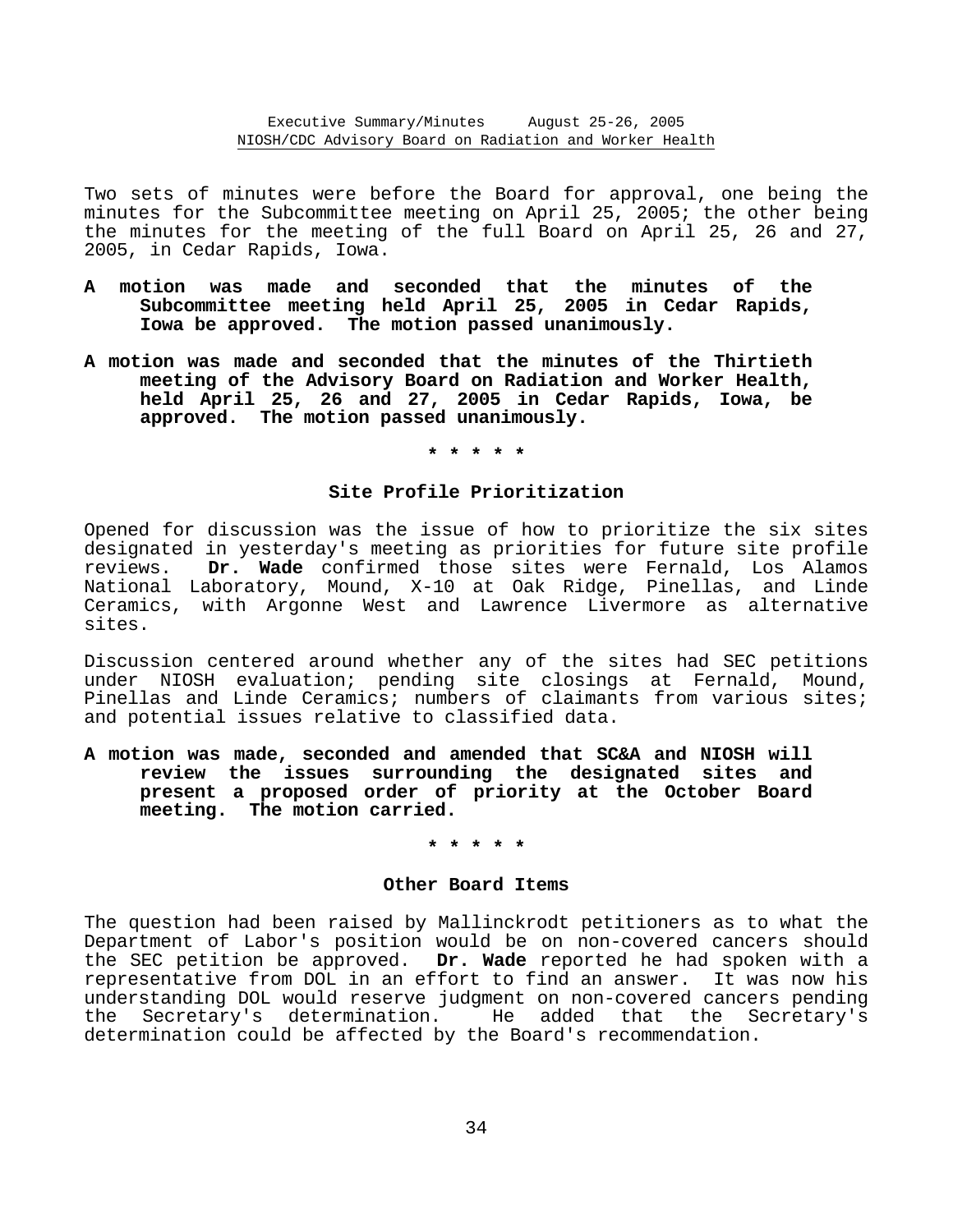**\* \* \*** 

- **A motion was made and seconded that the scope of work regarding the contractor's Task IV, individual dose reconstructions, include the following:**
- **No. 1, 40 basic and 20 advanced dose reconstruction reviews;**
- **No. 2, blind dose reconstruction reviews for two cases;**
- **No. 3, prepare and deliver a report for each set of Board-assigned cases that will contain (1) findings associated with individual case audits and (2) a summary of all case findings prepared in accordance with a format acceptable to the Board;**
- **No. 4, participate in extended review cycle, which includes working with NIOSH and the Board in resolving audit findings, and assist the Board in preparing an issues-tracking matrix which will be forwarded by the Board to the Secretary of HHS, and prepare a final audit report that reflects the results of the findings resolution process.**

**The motion passed unanimously without discussion.** 

**\* \* \*** 

# **NIOSH Handling of Cases Lacking Sufficient Information to Complete a Dose Reconstruction**

**Mr. Hinnefeld** announced he anticipated this issue would be on the agenda for the October meeting, but he wanted to speak to it very briefly and provide some background. He noted these are not cases for which an SEC petition has been received.

Explaining that at the inception of the program NIOSH had built the tools and procedures for doing dose reconstruction, **Mr. Hinnefeld** acknowledged that by the time those were ready to be used, a large backlog of cases had developed. First priority became getting the cases that could be done more quickly out of the way. The more difficult cases got older and remained undone.

NIOSH has focused its efforts this year on clearing out those cases. As part of that process, they are reaching determinations that there are some cases where there is not enough information to do a dose reconstruction. And furthermore, **Mr. Hinnefeld** added, there doesn't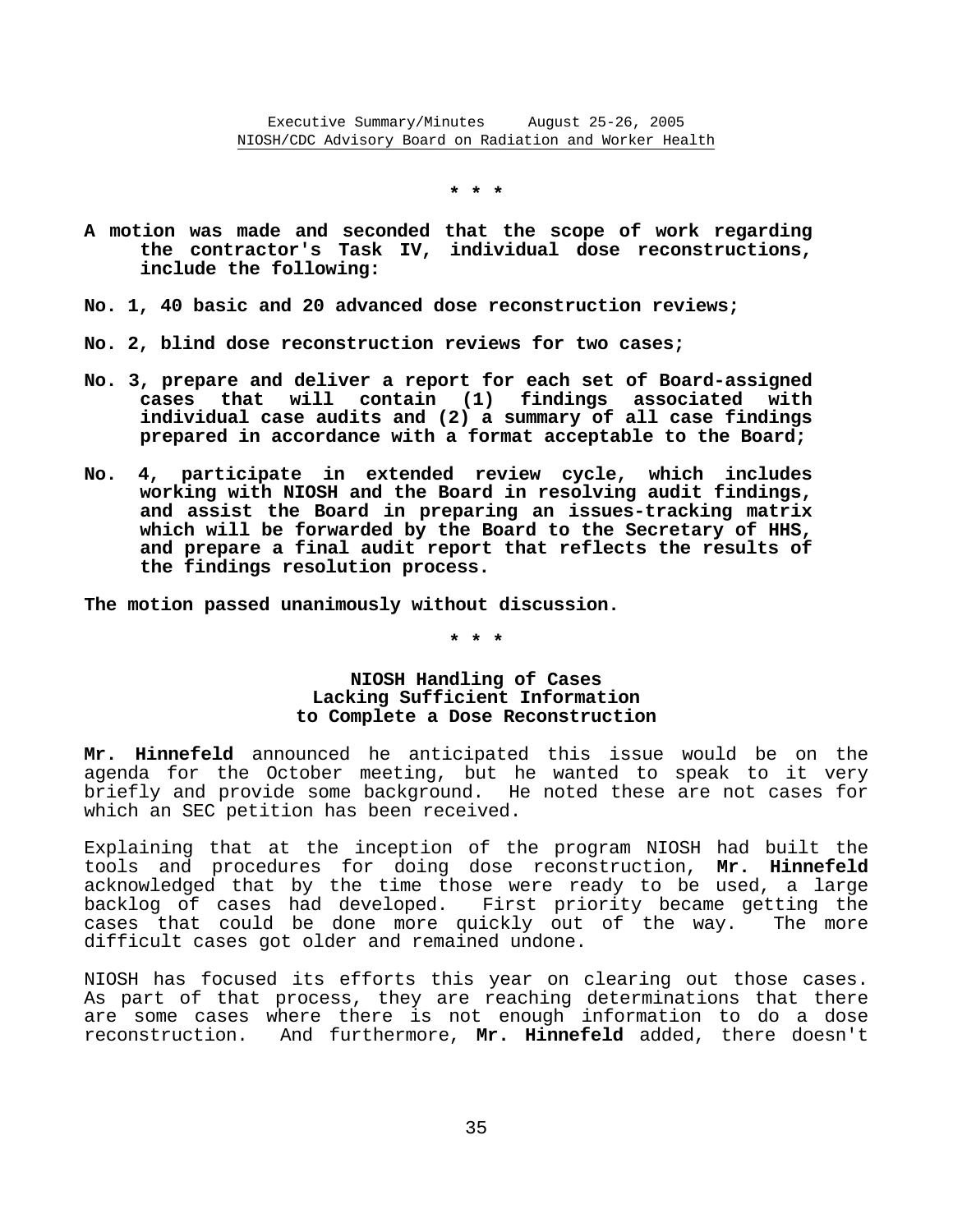seem to be any likelihood the information will be discovered.

The dose reconstruction regulation contained in 42 CFR Part 82 describes the steps to be taken when NIOSH reaches that conclusion. **Mr. Hinnefeld** explained the process included notification of the claimant in writing that such was the case. With that notification is a short-form SEC petition form. This is then followed by a closeout phone call in which the process is explained to the claimant. That includes a conversation about the SEC petition form and a request that they sign it and send it back. Notification is sent to DOL and DOE that the dose cannot be reconstructed, and DOL issues a regulatory denial. NIOSH is at the point now where these "test cases" are being identified.

While these petitions will be filed on behalf of the petitioner himself, the NIOSH evaluation will define the class in terms of all those cases that have similar characteristics. An example cited by **Mr. Hinnefeld** was a period of time at a particular site. NIOSH anticipates this will be a very streamlined process, but it will be presented then to the Board with a recommendation to the Board and the Secretary that the class be added because they have not located sufficient information to do dose reconstructions.

**Mr. Hinnefeld** indicated they hoped the Board would see this in October, but because a portion of the process is outside NIOSH's control, they can't be certain. The claimants have to choose to participate by signing the form and returning it. While NIOSH hopes to make a presentation in October, **Mr. Hinnefeld** wanted the Board to be aware of what they could expect to see very shortly.

**Dr. Ziemer** inquired if that meant a large number of petitions involving small numbers of individuals, or if there may be a methodology for combining groups, even from multiple facilities.

**Mr. Hinnefeld** indicated that initially they are looking at one-site class descriptions. **Ms. Homoki-Titus** added that they will be addressed administratively as a group, citing one *Federal Register* notice for a group of sites coming to the Board.

**Mr. Owens** inquired into the demographics of the relevant claimants, expressing a concern for elderly survivors who don't clearly understand the process under the best of circumstances.

**Mr. Hinnefeld** explained NIOSH was selecting a test case for a particular site, making every effort to choose a claimant who was able to deal well with the process, and was in fact doing the closeout interview before the letter to be sure the claimant understood what was